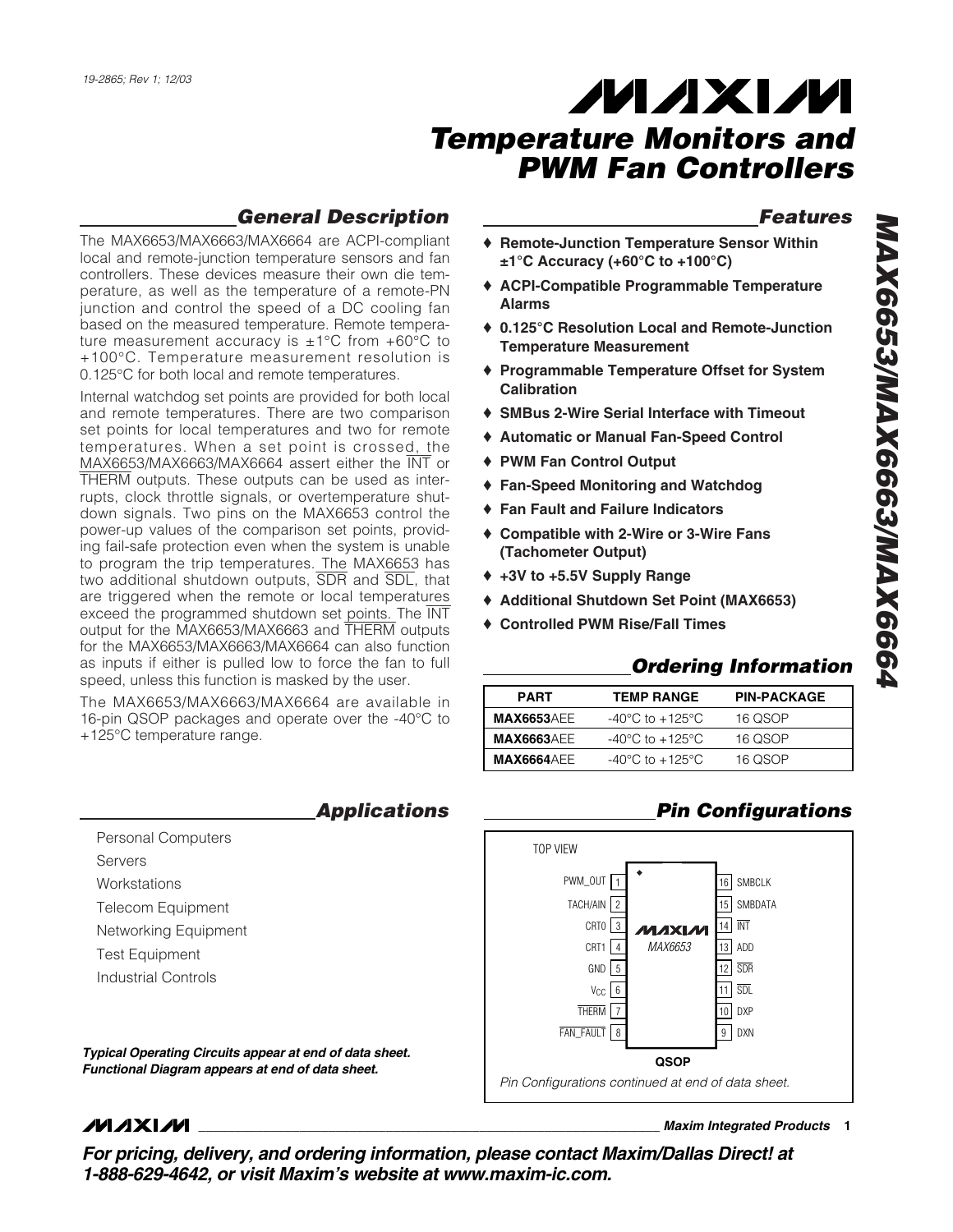#### **ABSOLUTE MAXIMUM RATINGS**

All Voltages Are Referenced to GND

| ESD Protection (all pins, Human Body Model) 2000V     |  |
|-------------------------------------------------------|--|
| Continuous Power Dissipation ( $T_A = +70^{\circ}C$ ) |  |
| 16-Pin QSOP (derate 8.3 mW/°C above +70°C)667mW       |  |
| Operating Temperature Range 40°C to +125°C            |  |
|                                                       |  |
| Storage Temperature Range -65°C to +165°C             |  |
| Lead Temperature (soldering, 10s) +300°C              |  |
|                                                       |  |

*Stresses beyond those listed under "Absolute Maximum Ratings" may cause permanent damage to the device. These are stress ratings only, and functional operation of the device at these or any other conditions beyond those indicated in the operational sections of the specifications is not implied. Exposure to absolute maximum rating conditions for extended periods may affect device reliability.*

### **ELECTRICAL CHARACTERISTICS**

(V<sub>CC</sub> = +3.0V to +5.5V, T<sub>A</sub> = 0°C to +125°C, unless otherwise noted. Typical values are at V<sub>CC</sub> = +3.3V, T<sub>A</sub> = +25°C.) (Note1)

| <b>PARAMETER</b>                           | <b>SYMBOL</b>         | <b>CONDITIONS</b>                                                                                                   | <b>MIN</b> | <b>TYP</b> | <b>MAX</b> | <b>UNITS</b> |  |
|--------------------------------------------|-----------------------|---------------------------------------------------------------------------------------------------------------------|------------|------------|------------|--------------|--|
| Operating Supply Voltage Range             | <b>V<sub>CC</sub></b> |                                                                                                                     | 3.0        |            | 5.5        | $\vee$       |  |
| <b>Standby Current</b>                     |                       | $SMBDAT = SMBCLK = 1$ , register 00h = 00h                                                                          |            |            | 10         | μA           |  |
| <b>Operating Current</b>                   | $\mathsf{ls}$         | $SMBDAT = SMBCLK = 1$                                                                                               |            | 0.5        | 1          | mA           |  |
| Average Operating Current                  |                       | Conversion rate = 4Hz (default)                                                                                     |            | 150        | 300        | μA           |  |
|                                            |                       | $V_{CC} = +3.3V$ , T <sub>A</sub> = 0°C to +100°C,<br>+60 $\degree$ C $\leq$ T <sub>R</sub> $\leq$ +100 $\degree$ C |            |            | ±1         |              |  |
| <b>External Temperature Error</b>          |                       | $V_{CC} = +3.3V, 0^{\circ}C \le T_R \le +100^{\circ}C$                                                              |            |            | $\pm 3$    | $^{\circ}$ C |  |
|                                            |                       | $V_{CC} = +3.3V, -25^{\circ}C \le T_R \le +125^{\circ}C$                                                            |            |            | ±4         |              |  |
|                                            |                       | $V_{CC} = +3.3V$ , $0^{\circ}C \leq T_A \leq +100^{\circ}C$                                                         |            |            | ±2         | $^{\circ}C$  |  |
| Internal Temperature Error                 |                       | $V_{CC} = +3.3V, -40^{\circ}C \leq T_A \leq +125^{\circ}C$                                                          |            |            | ±4         |              |  |
| Temperature Resolution                     |                       |                                                                                                                     | 0.125      |            |            | $^{\circ}C$  |  |
| (Internal and External)                    |                       |                                                                                                                     | 11         |            |            | <b>Bits</b>  |  |
| Fan TACHOMETER Accuracy                    |                       | (Note 2)                                                                                                            |            |            | 6          | $\%$         |  |
| Fan TACHOMETER Full-Scale<br>Count         |                       |                                                                                                                     |            | 255        |            |              |  |
|                                            |                       | Divisor = 1, fan count = $153$                                                                                      |            | 4400       |            |              |  |
| <b>TACHOMETER Nominal Input</b>            |                       | Divisor = $2$ , fan count = 153                                                                                     |            | 2200       |            |              |  |
| <b>RPM</b>                                 |                       | Divisor = 4, fan count = $153$                                                                                      |            | 1100       |            | <b>RPM</b>   |  |
|                                            |                       | Divisor = $8$ , fan count = $153$                                                                                   |            | 550        |            |              |  |
| Internal Clock Frequency                   |                       |                                                                                                                     | 254        | 270        | 286        | kHz          |  |
| <b>TACHOMETER Conversion Cycle</b><br>Time |                       |                                                                                                                     |            | 637        |            | ms           |  |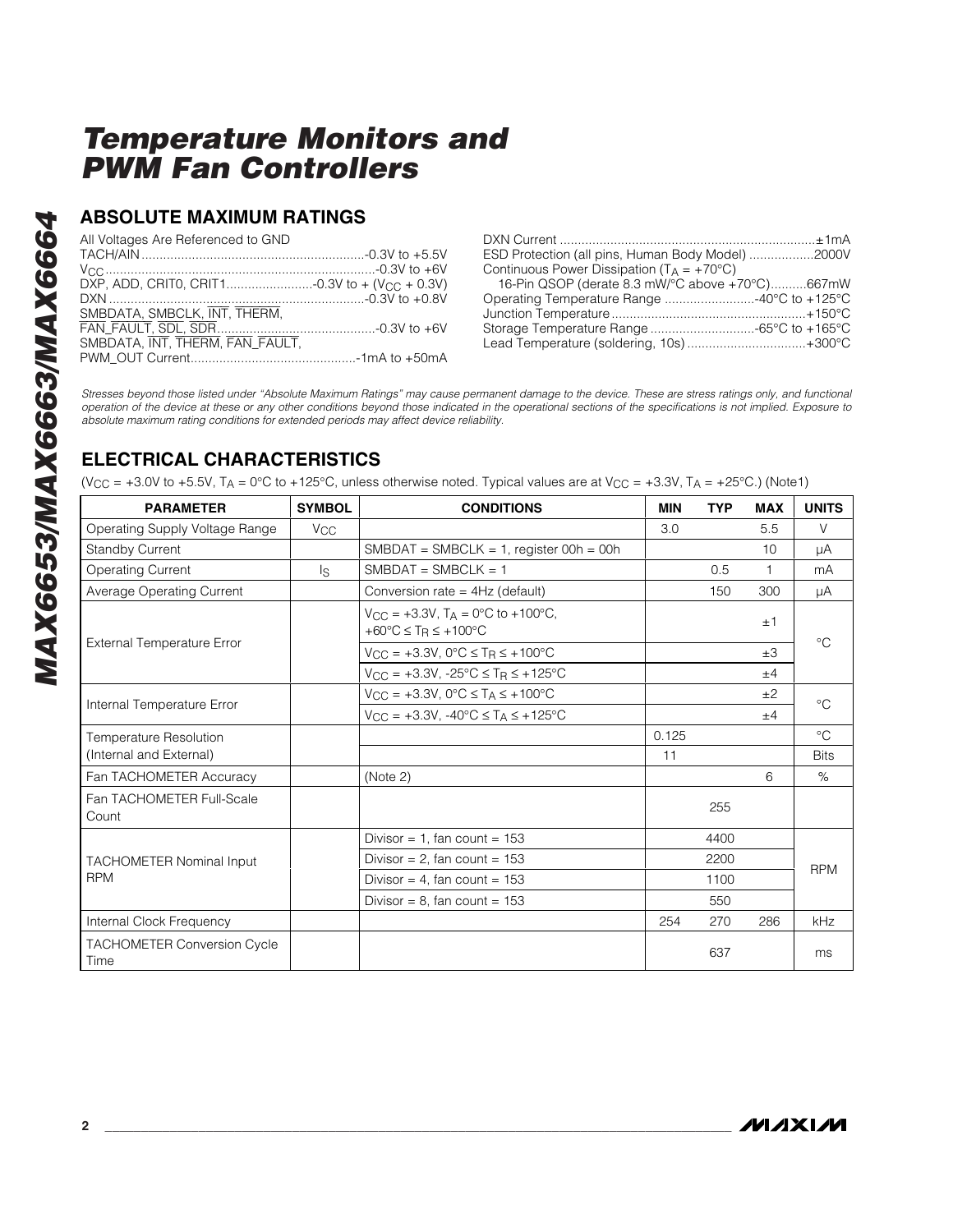### **ELECTRICAL CHARACTERISTICS (continued)**

(V<sub>CC</sub> = +3.0V to +5.5V, T<sub>A</sub> = 0°C to +125°C, unless otherwise noted. Typical values are at V<sub>CC</sub> = +3.3V, T<sub>A</sub> = +25°C.) (Note1)

| <b>PARAMETER</b>                                         | <b>SYMBOL</b>                              | <b>CONDITIONS</b>                                                                                                                                                  |      |                | <b>TYP</b> | <b>MAX</b> | <b>UNITS</b> |
|----------------------------------------------------------|--------------------------------------------|--------------------------------------------------------------------------------------------------------------------------------------------------------------------|------|----------------|------------|------------|--------------|
| Temperature Conversion Time                              |                                            |                                                                                                                                                                    |      |                | 250        |            | ms           |
| Conversion Rate Timing Error                             |                                            | (Note 2)                                                                                                                                                           |      |                |            | 25         | $\%$         |
|                                                          |                                            | High level                                                                                                                                                         |      | 80             | 100        | 120        |              |
| Remote-Diode Sourcing Current                            |                                            | Low level                                                                                                                                                          |      | 8              | 10         | 12         | μA           |
| <b>DXN Source Voltage</b>                                |                                            |                                                                                                                                                                    |      |                | 0.7        |            | $\vee$       |
| <b>TACHOMETER Input Hysteresis</b>                       |                                            |                                                                                                                                                                    |      |                | 100        |            | mV           |
| Output Low Voltage (Sink Current)                        | VOL                                        | SDL, SDR, THERM, FAN_FAULT, SMBDATA,<br>$PWM$ _OUT, $V_{CC} = +3V$ , $I_{OUT} = 6mA$ ,<br>$\overline{\text{INT}}$ , $V_{\text{CC}} = +3V$ , $I_{\text{OUT}} = 4mA$ |      |                |            | 0.4        | V            |
| Output High Leakage Current                              | <b>I</b> OH                                | INT, SDL, SDR, THERM, FAN_FAULT,<br>SMBDATA, PWM OUT                                                                                                               |      |                |            | 1          | μA           |
| Logic Low Input Voltage                                  | $V_{IL}$                                   | SMBDATA, SMBCLK, INT, THERM, TACH/AIN                                                                                                                              |      |                |            | 0.8        | $\vee$       |
|                                                          |                                            | SMBDATA, SMBCLK, INT,                                                                                                                                              | 3.0V | 2.2            |            |            | V            |
| Logic High Input Voltage                                 | V <sub>IH</sub><br>THERM, TACH/AIN<br>5.5V |                                                                                                                                                                    |      | 2.6            |            |            |              |
| Input Leakage Current                                    | <b>ILEAK</b>                               | SMBDATA, SMBCLK, INT, THERM;<br>$V_{IN} = V_{CC}$ or GND                                                                                                           |      |                |            | ±1         | μA           |
| Input Capacitance                                        | $C_{IN}$                                   |                                                                                                                                                                    |      |                | 5          |            | рF           |
| <b>SMBus TIMING</b>                                      |                                            |                                                                                                                                                                    |      |                |            |            |              |
| Serial Clock Frequency                                   | <b>fSCLK</b>                               | (Note 2)                                                                                                                                                           |      | 10             |            | 100        | kHz          |
| Clock Low Period                                         | t <sub>LOW</sub>                           | 10% to 10% (Note 2)                                                                                                                                                |      | $\overline{4}$ |            |            | $\mu s$      |
| Clock High Period                                        | <b>THIGH</b>                               | 90% to 90% (Note 2)                                                                                                                                                |      | 4.7            |            |            | <b>LIS</b>   |
| Bus Free Time Between Stop and<br><b>Start Condition</b> | <b>t</b> BUF                               | (Note 2)                                                                                                                                                           |      | 4.7            |            |            | $\mu s$      |
| <b>SMBus Start Condition Setup</b><br>Time               | tsu:STA                                    | 90% of SMBCLK to 90% of SMBDATA (Note 2)                                                                                                                           |      | 4.7            |            |            | $\mu s$      |
| <b>Start Condition Hold Time</b>                         | t <sub>HD:STO</sub>                        | 10% of SMBDATA to 10% of SMBCLK (Note 2)                                                                                                                           |      | $\overline{4}$ |            |            | μs           |
| Stop Condition Setup Time                                | tsu:STO                                    | 90% of SMBCLK to 10% of SMBDATA (Note 2)                                                                                                                           |      | $\overline{4}$ |            |            | $\mu s$      |
| Data Setup Time                                          | tsu:DAT                                    | 10% of SMBDATA to 10% of SMBCLK (Note 2)                                                                                                                           |      | 250            |            |            | ns           |
| Data Hold Time                                           | t <sub>HD:DAT</sub>                        | 10% of SMBCLK to 10% of SMBDATA (Note 2)                                                                                                                           |      | 300            |            |            | ns           |
| <b>SMBus Fall Time</b>                                   | tF                                         | (Note 2)                                                                                                                                                           |      |                |            | 300        | ns           |
| <b>SMBus Rise Time</b>                                   | t <sub>R</sub>                             | (Note 2)                                                                                                                                                           |      |                |            | 1000       | ns           |
| <b>SMBus Timeout</b>                                     |                                            |                                                                                                                                                                    |      | 29             | 37         | 45         | ms           |

Note 1: Tested at +85°C. Values through the temperature range are guaranteed by design. **Note 2:** Not production tested, guaranteed by design.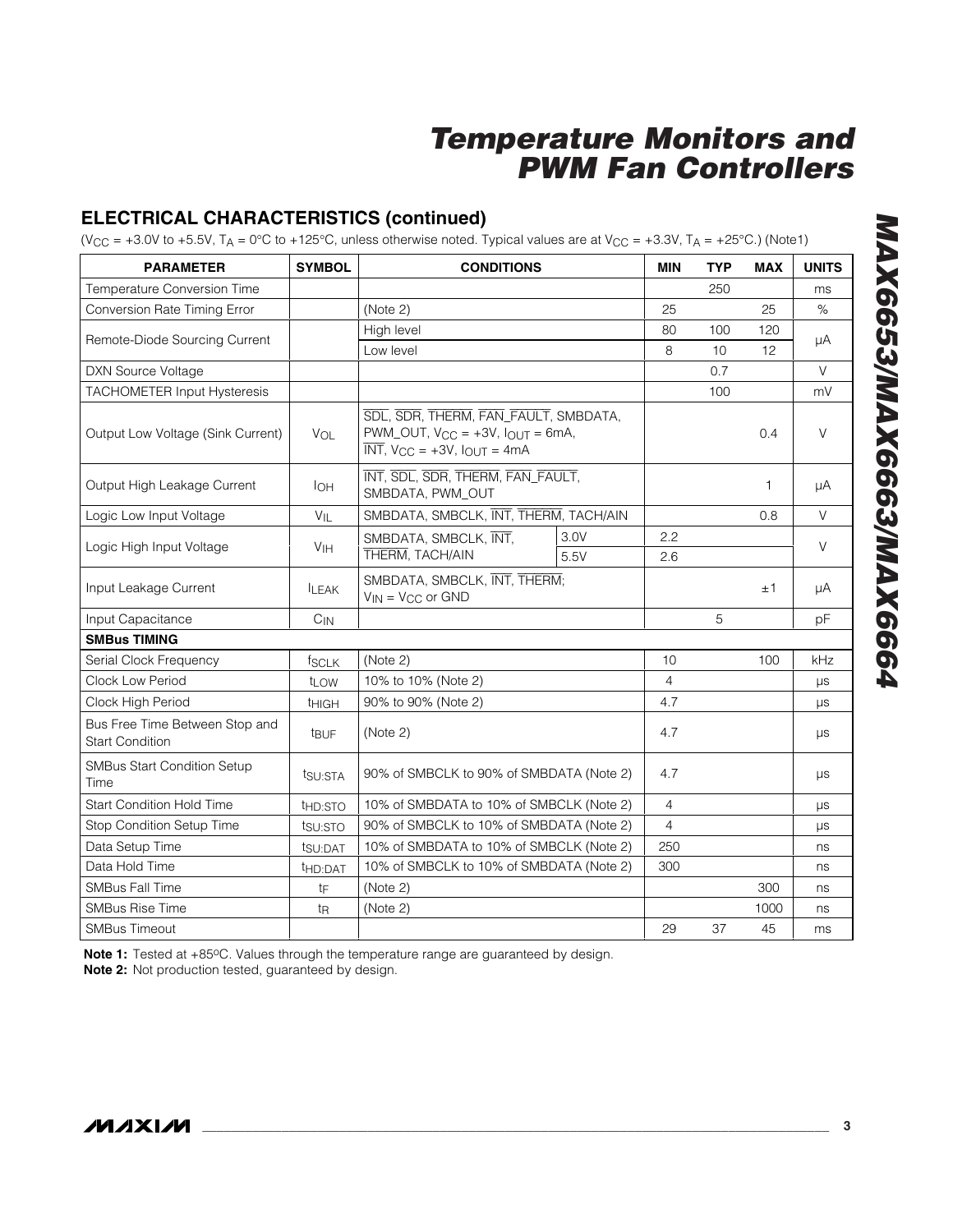$(T_A = +25^{\circ}C$ , unless otherwise noted.)

**AVERAGE OPERATING SUPPLY CURRENT STANDBY SUPPLY CURRENT REMOTE TEMPERATURE ERROR vs. CONVERSION RATE vs. REMOTE-DIODE TEMPERATURE vs. SUPPLY VOLTAGE** 500 2.0 5.0 500<br>450<br>400<br>350<br>300<br>250<br>250<br>150<br>50<br>50<br>0 MAX6653 toc02 MAX6653 toc03 MAX6653 toc01 450 1.5 STANDBY SUPPLY CURRENT (µA) 4.5 STANDBY SUPPLY CURRENT (µA) 400 (Ool TEMPERATURE ERROR (°C) 1.0 3 SUPPLY CURRENT (µA) 350 4.0 TEMPERATURE ERROR SUPPLY CURRENT 0.5 300 250  $0$ <br>-0.5 3.5 200 3.0 150 -1.0 100 2.5 -1.5 50  $\boldsymbol{0}$ 2.0 -2.0 1 2 3 -40 -25 -10 5 20 35 50 65 80 95 110 125 0 43.0 5.5 3.5 4.5 5.0 4.0 SUPPLY VOLTAGE (V) CONVERSION RATE (Hz) REMOTE-DIODE TEMPERATURE ( °C) **LOCAL TEMPERATURE ERROR REMOTE TEMPERATURE ERROR LOCAL TEMPERATURE ERROR vs. POWER-SUPPLY NOISE FREQUENCY vs. DIE TEMPERATURE vs. POWER-SUPPLY NOISE FREQUENCY**  $10$ 2.0 7 10 9 8 7 6 5 4 3 2 1 0 MAX6653 toc05 MAX6653 toc04  $\boldsymbol{9}$ 987654321  $6\phantom{a}$ 1.5 TH 654321 (၁**)** REMOTE TEMPERATURE ERROR (°C) REMOTE TEMPERATURE ERROR (°C) REMOTE TEMPERATURE ERROR (°C) TEMPERATURE ERROR (°C) LOCAL TEMPERATURE ERROR (°C)  $\,$  8  $\,$  $250mV$  $250mV_F$  $\overline{5}$ **TEMPERATURE ERROR** 1.0  $\overline{7}$  $\overline{4}$ 0.5  $\,6\,$  $\mathbf{3}$  $\overline{5}$  $0$ <br>-0.5  $\overline{c}$  $\overline{4}$  $\mathbf{1}$ REMOTE T  $\overline{3}$ LOCAL<sub>1</sub>  $00m$ -1.0  $100mV<sub>b</sub>$  $\begin{array}{c} 0 \\ -1 \end{array}$ 2 -1.5  $\mathbf{1}$ -2.0  $\Omega$ -2 -40 -25 -10 5 20 35 50 65 80 95 110 125 0.001 0.01 0.1 1 10 100 0.001 0.01 0.1 1 10 100 POWER-SUPPLY NOISE FREQUENCY (MHz) POWER-SUPPLY NOISE FREQUENCY (MHz) DIE TEMPERATURE ( °C) **TEMPERATURE ERROR TEMPERATURE ERROR TEMPERATURE ERROR vs. COMMON-MODE NOISE FREQUENCY vs. DIFFERENTIAL-MODE NOISE FREQUENCYvs. DXP-DXN CAPACITANCE** 12  $\,8\,$ 1 876543210 MAX6653 toc07 MAX6653 toc08  $\overline{7}$ 108 40mVP-P  $\boldsymbol{0}$  $0$ <br>-1  $30mV<sub>p</sub>$ **IEMPERATURE ERROR (°C)** TEMPERATURE ERROR (°C)  $6\phantom{a}$ ြ TEMPERATURE ERROR (°C) TEMPERATURE ERROR (°C) TEMPERATURE ERROR (°C) **TEMPERATURE ERROR**  $-1$  $\overline{5}$ 6  $\begin{array}{c} 6 \\ 4 \\ 2 \\ 0 \\ -2 \end{array}$  $\overline{4}$ -2 20mVP-P  $\overline{4}$  $\mathbf{3}$ 20mVP-P -3  $\overline{c}$  $\overline{c}$ -4  $\mathbf 0$  $\overline{1}$  $-2$  $\,0\,$ -5 0.0001 0.001 0.01 0.1 1 10 100 0.01 1 10 0.1 100 1 10 100 COMMON-MODE NOISE FREQUENCY (MHz) DIFFERENTIAL-MODE NOISE FREQUENCY (MHz) DXP-DXN CAPACITANCE (nF)

**MAXIM 4 \_\_\_\_\_\_\_\_\_\_\_\_\_\_\_\_\_\_\_\_\_\_\_\_\_\_\_\_\_\_\_\_\_\_\_\_\_\_\_\_\_\_\_\_\_\_\_\_\_\_\_\_\_\_\_\_\_\_\_\_\_\_\_\_\_\_\_\_\_\_\_\_\_\_\_\_\_\_\_\_\_\_\_\_\_\_\_**

MAX6653 toc06

MAX6653 toc09

*Typical Operating Characteristics*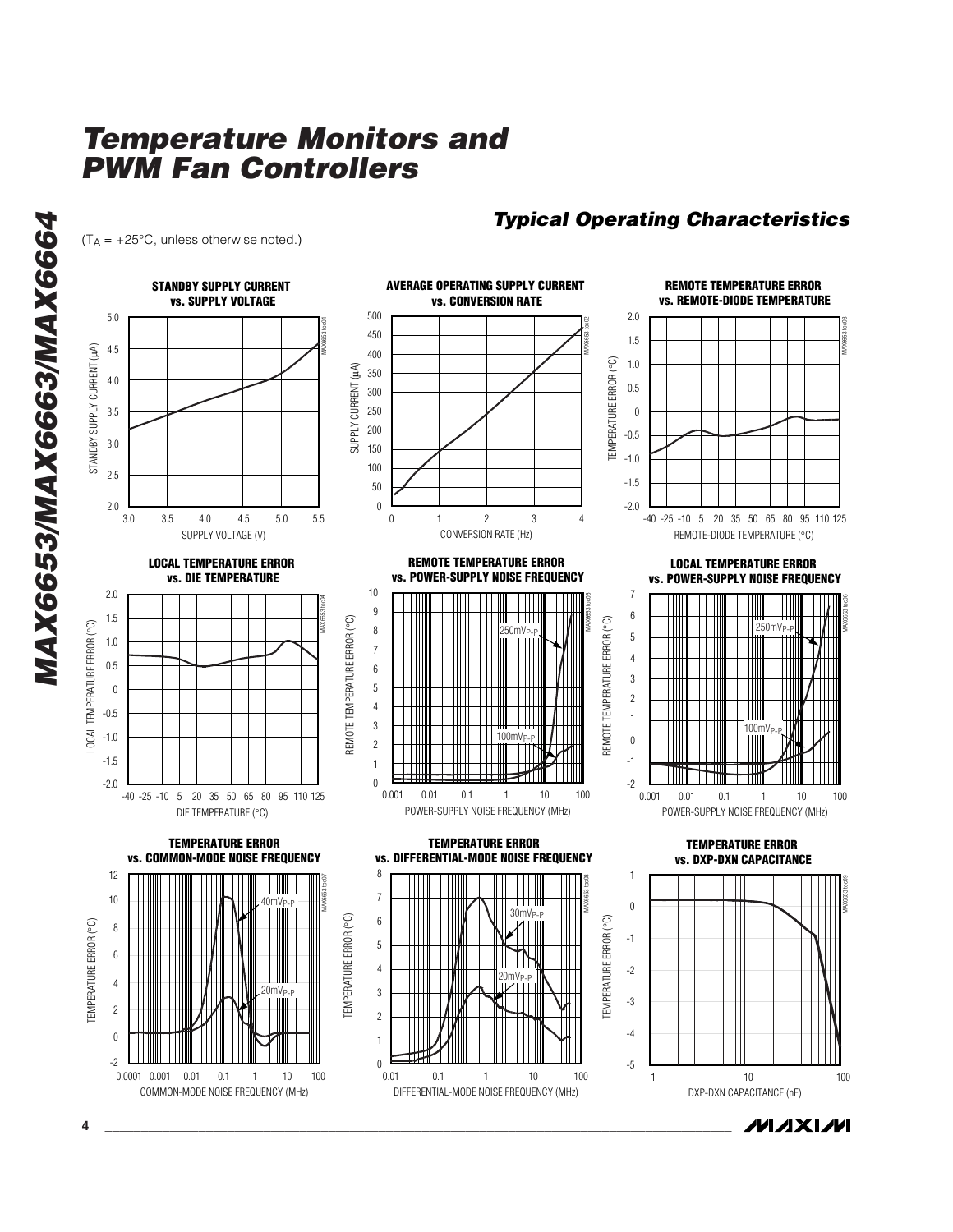### *Pin Description*

| <b>PIN</b>                    |                                                   |                       |                                                                                                                                                                                                                                                                                                                                                              |  |  |  |  |  |
|-------------------------------|---------------------------------------------------|-----------------------|--------------------------------------------------------------------------------------------------------------------------------------------------------------------------------------------------------------------------------------------------------------------------------------------------------------------------------------------------------------|--|--|--|--|--|
| <b>MAX6653</b><br><b>QSOP</b> | MAX6663/<br><b>NAME</b><br><b>MAX6664</b><br>QSOP |                       | <b>FUNCTION</b>                                                                                                                                                                                                                                                                                                                                              |  |  |  |  |  |
| 1                             | 1                                                 | PWM_OUT               | Digital Output (Open Drain). Pulse-width modulated output to external power transistor.<br>Requires a pullup resistor (10k $\Omega$ typ).                                                                                                                                                                                                                    |  |  |  |  |  |
| $\mathbf{2}$                  | 2                                                 | <b>TACH/AIN</b>       | Digital/Analog Input. Fan tachometer input. May be reprogrammed as an analog input to<br>measure speed of a 2-wire fan. See Figure 5.                                                                                                                                                                                                                        |  |  |  |  |  |
| 3                             |                                                   | <b>CRITO</b>          | Input. Used in conjunction with CRIT1 to set THERM and SHUTDOWN default set points<br>(see Table 1).                                                                                                                                                                                                                                                         |  |  |  |  |  |
| 4                             |                                                   | CRIT <sub>1</sub>     | Input. Used in conjunction with CRIT0 to set THERM and SHUTDOWN default set points<br>(see Table 1).                                                                                                                                                                                                                                                         |  |  |  |  |  |
|                               | 3, 4                                              | N.C.                  | No Connection. Not internally connected.                                                                                                                                                                                                                                                                                                                     |  |  |  |  |  |
| 5                             | 5                                                 | <b>GND</b>            | Ground                                                                                                                                                                                                                                                                                                                                                       |  |  |  |  |  |
| 6                             | 6                                                 | <b>V<sub>CC</sub></b> | Power Supply. Bypass with a 0.01µF capacitor to GND.                                                                                                                                                                                                                                                                                                         |  |  |  |  |  |
| $\overline{7}$                | $\overline{7}$                                    | <b>THERM</b>          | Digital I/O (Open Drain). An active-low thermal-overload output to indicate that the<br>overtemperature set point has been exceeded. Also acts as an input to provide external<br>fan control. When this pin is pulled low by an external signal, a status bit is set and the<br>fan speed is forced full-on. Requires a pullup resistor (10k $\Omega$ typ). |  |  |  |  |  |
| 8                             | 8                                                 | FAN_FAULT             | Digital Output (Active Low, Open Drain). Signals a fan fault. Requires a pullup resistor<br>$(10k\Omega$ typ).                                                                                                                                                                                                                                               |  |  |  |  |  |
| 9                             | 9                                                 | <b>DXN</b>            | Combined Current Sink and A/D Negative Input. DXN is internally biased to a diode<br>voltage above ground.                                                                                                                                                                                                                                                   |  |  |  |  |  |
| 10                            | 10                                                | <b>DXP</b>            | Combined Current Source and A/D Positive Input for the Remote-Diode Channel. Do not<br>leave DXP floating; connect DXP to DXN if no remote diode is used. Place a 2200pF<br>capacitor between DXP and DXN for noise filtering.                                                                                                                               |  |  |  |  |  |
| 11                            |                                                   | <b>SDL</b>            | An Active-Low Open-Drain Output. It indicates that local temperature is above the<br>shutdown set point. Normally used to directly deactivate the CPU power supply.                                                                                                                                                                                          |  |  |  |  |  |
| 12                            |                                                   | <b>SDR</b>            | An Active-Low Open-Drain Output. It indicates that remote temperature is above the<br>shutdown set point. Normally used to directly deactivate the CPU power supply.                                                                                                                                                                                         |  |  |  |  |  |
|                               | 11, 12                                            | N.C.                  | Internal Connection. Leave floating or connect to GND.                                                                                                                                                                                                                                                                                                       |  |  |  |  |  |
| 13                            | 13                                                | ADD                   | Three-State Logic Input. Sets the 2 lower bits of the device SMBus address (Table 2).<br>ADD is not an ordinary logic input pin; ADD should be connected to V <sub>CC</sub> , GND, or float.                                                                                                                                                                 |  |  |  |  |  |
| 14                            | 14                                                | <b>INT</b>            | Digital Output (Open Drain). Can be programmed as an interrupt output for<br>temperature/fan speed interrupts. Requires a pullup resistor (10k $\Omega$ typ). For the<br>MAX6653/MAX6663, it can be used also as an input. If pulled low, fan speed is forced to<br>maximum unless masked.                                                                   |  |  |  |  |  |
| 15                            | 15                                                | SMBDATA               | SMBus Serial-Data Input/Output (Open Drain). Requires a pullup resistor (10k $\Omega$ typ).                                                                                                                                                                                                                                                                  |  |  |  |  |  |
| 16                            | 16                                                | <b>SMBCLK</b>         | SMBus Serial-Clock Input. Requires a pullup resistor (10k $\Omega$ typ).                                                                                                                                                                                                                                                                                     |  |  |  |  |  |
|                               | 12                                                | N.C.                  | Internal Connection. Leave floating or connect to GND.                                                                                                                                                                                                                                                                                                       |  |  |  |  |  |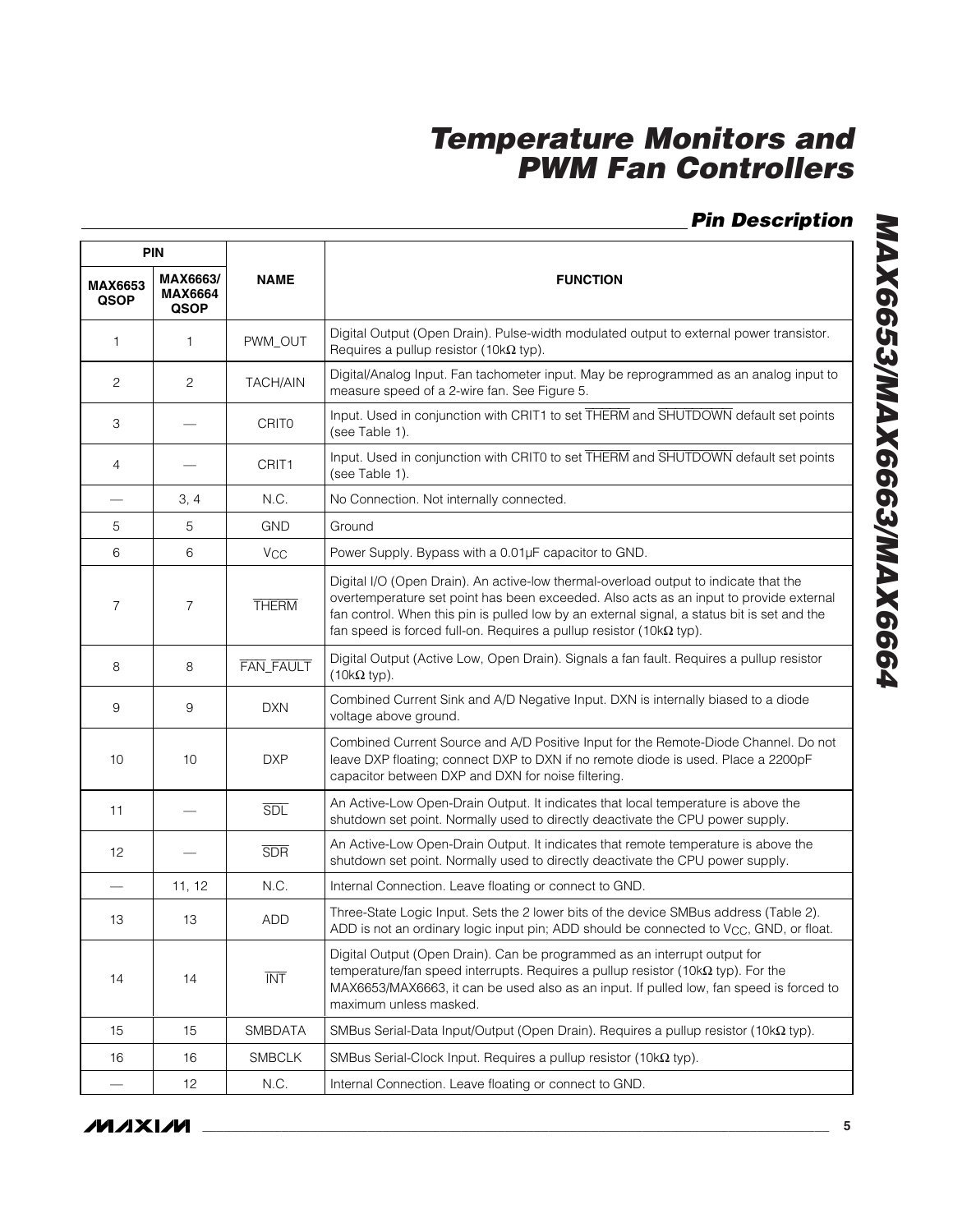|              | CRIT <sub>1</sub><br><b>CRITO</b> |               | THERM SET POINT (°C) | <b>SHUTDOWN SET POINT (°C)</b> |              |  |  |  |
|--------------|-----------------------------------|---------------|----------------------|--------------------------------|--------------|--|--|--|
|              |                                   | <b>REMOTE</b> | <b>LOCAL</b>         | <b>REMOTE</b>                  | <b>LOCAL</b> |  |  |  |
| <b>GND</b>   | Open                              | 85            | 55                   | 110                            | 80           |  |  |  |
| <b>GND</b>   | <b>GND</b>                        | 90            | 60                   | 115                            | 85           |  |  |  |
| <b>GND</b>   | <b>V<sub>CC</sub></b>             | 95            | 65                   | 120                            | 90           |  |  |  |
| Open         | Open                              | 100           | 70                   | 125                            | 95           |  |  |  |
| Open         | <b>GND</b>                        | 105           | 75                   | 125                            | 95           |  |  |  |
| Open         | Vcc                               | 110           | 80                   | 125                            | 95           |  |  |  |
| $V_{\rm CC}$ | Open                              | 115           | 85                   | 125                            | 95           |  |  |  |
| $V_{\rm CC}$ | <b>GND</b>                        | 120           | 90                   | 125                            | 95           |  |  |  |
| Vcc          | <b>V<sub>CC</sub></b>             | 125           | 95                   | 125                            | 95           |  |  |  |

#### **Table 1. MAX6653 Power-Up Set-Point Decoding**

### *Detailed Description*

The MAX6653/MAX6663/MAX6664 are local/remote temperature monitors and fan controllers for microprocessor-based systems. These devices communicate with the system through a serial SMBus interface. The serial bus controller features a hard-wired address pin for device selection, an input line for a serial clock, and a serial line for reading and writing addresses and data (see *Functional Diagram*).

The MAX6653/MAX6663/MAX6664 fan control section can operate in three modes. In the automatic fan-control mode, the fan 's power-supply voltage is automatically adjusted based on temperature. The control algorithm parameters are programmable to allow optimization to the characteristics of the fan and the system. RPM select mode forces the fan speed to a programmed tachometer value. PWM duty cycle select mode allows user selection of the PWM duty cycle. PWM rise and fall times are limited to maximize fan reliability.

To ensure overall system reliability, the MAX6653/ MAX6663/MAX6664 feature an SMBus timeout so that the MAX6653/MAX6663/MAX6664 can never "lock " the SMBus. Furthermore, the availability of hard-wired default values for critical temperature set points ensures the MAX6653 controls critical temperature events properly even if the SMBus is "locked " by some other device on the bus.

#### *SMBus Digital Interface*

From a software perspective, the MAX6653/MAX6663/ MAX6664 appear as a set of byte-wide registers. These devices use a standard SMBus 2-wire/I 2C-compatible serial interface to access the internal registers. The MAX6653/MAX6663/MAX6664 slave address can be set to three different values by the input pin ADD

(Table 2) and, therefore, a maximum of three MAX6653/ MAX6663/MAX6664 devices can share the same bus.

The MAX6653/MAX6663/MAX6664 employ four standard SMBus protocols: Write Byte, Read Byte, Send Byte, and Receive Byte (Figures 1, 2, and 3). The shorter Receive Byte protocol allows quicker transfers, provided that the correct data register was previously selected by a Read Byte instruction. Use caution with the shorter protocols in multimaster systems, since a second master could overwrite the command byte without informing the first master.

#### *Alert Response Address*

The MAX6653/MAX6663/MAX6664 respond to the SMBus alert response address, an event which typically occurs after an SMBus host master detects an INT interrupt signal going active (referred to as ALERT in SMBus nomenclature). When the host master puts the alert response address (0001 1001) on the bus, all devices with an active INT output respond by putting their own address onto the bus. The alert response can activate several different slave devices simultaneously, similar to the I<sup>2</sup>C general call. If more than one slave attempts to respond, bus arbitration rules apply, and the device with the lowest address code wins. The master then services the devices from the lowest address up.

#### **Table 2. MAX6653/MAX6663/MAX6664 Slave Address Decoding**

| <b>ADD PIN</b> | <b>ADDRESS</b> |
|----------------|----------------|
| <b>GND</b>     | 0101 100       |
| No connect     | 0101 110       |
| Vcc.           | 0101 101       |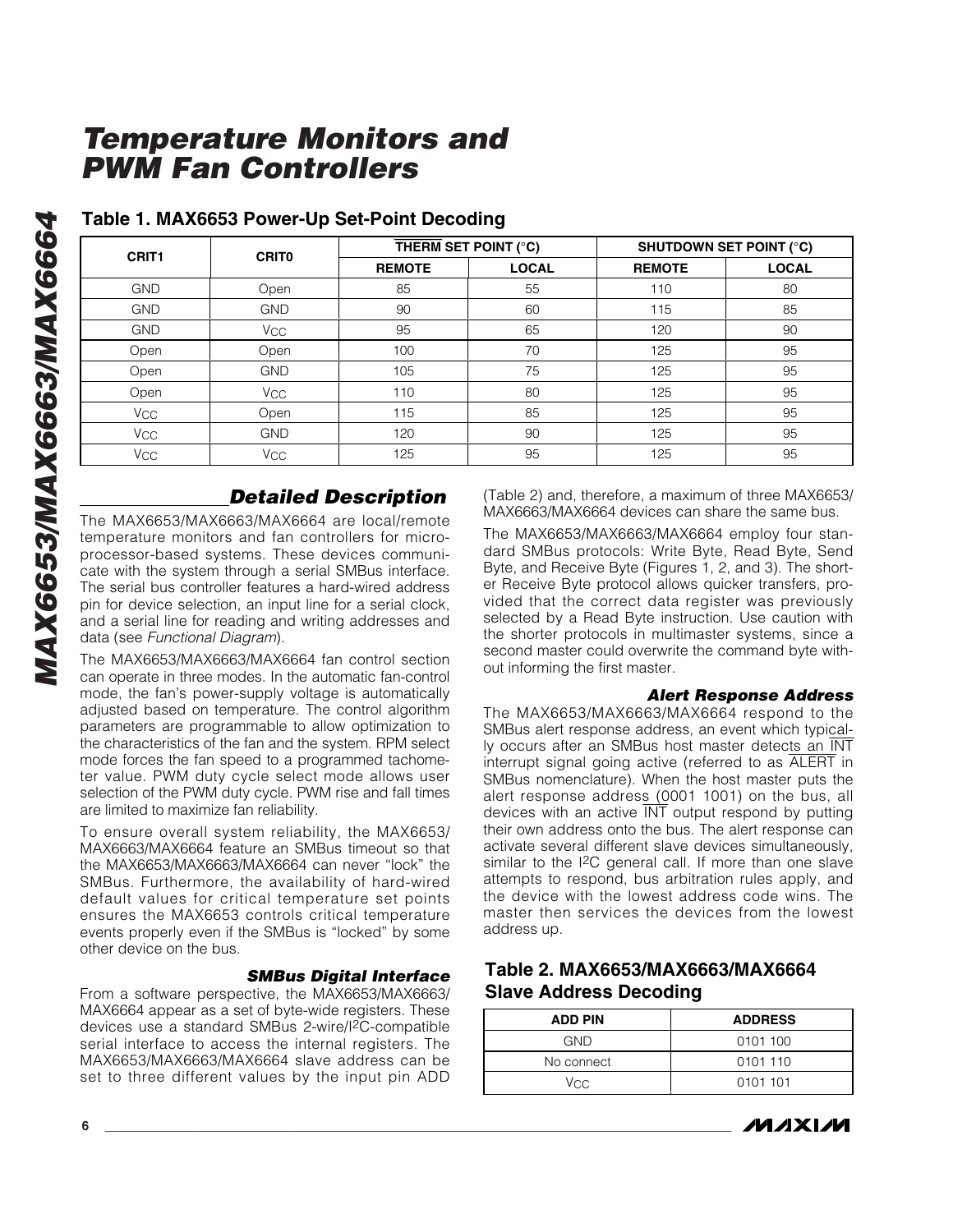| s |                                                                                                        | <b>ADDRESS</b> |            | <b>WR</b>                                                                                                                                 | <b>ACK</b><br><b>COMMAND</b> |            |                                                            |        | <b>ACK</b>                                                                                        | <b>DATA</b> |                | <b>ACK</b> |                                                                                                                                                                      |               | P |
|---|--------------------------------------------------------------------------------------------------------|----------------|------------|-------------------------------------------------------------------------------------------------------------------------------------------|------------------------------|------------|------------------------------------------------------------|--------|---------------------------------------------------------------------------------------------------|-------------|----------------|------------|----------------------------------------------------------------------------------------------------------------------------------------------------------------------|---------------|---|
|   |                                                                                                        | 7 bits         |            |                                                                                                                                           |                              |            | 8 bits                                                     | 8 bits |                                                                                                   |             |                |            |                                                                                                                                                                      |               |   |
|   | Slave Address: equiva-<br>lent to chip-select line of<br>a 3-wire interface<br><b>Read Byte Format</b> |                |            |                                                                                                                                           |                              |            | Command Byte: selects which<br>register you are writing to |        |                                                                                                   |             | sampling rate) |            | Data Byte: data goes into the register<br>set by the command byte (to set<br>thresholds, configuration masks, and                                                    |               |   |
| S | <b>ADDRESS</b>                                                                                         | <b>WR</b>      |            | <b>ACK</b><br><b>COMMAND</b>                                                                                                              |                              | <b>ACK</b> | S                                                          |        | <b>ADDRESS</b>                                                                                    | <b>RD</b>   |                | <b>ACK</b> | <b>DATA</b>                                                                                                                                                          | $\frac{1}{2}$ | P |
|   | 7 bits                                                                                                 |                |            | 8 bits                                                                                                                                    |                              |            |                                                            | 7 bits |                                                                                                   |             |                |            | 8 bits                                                                                                                                                               |               |   |
|   | Slave Address: equiva-<br>lent to chip-select line<br><b>Send Byte Format</b>                          |                |            | Command Byte: selects<br>which register you are<br>reading from                                                                           |                              |            |                                                            |        | Slave Address: repeated<br>due to change in data-<br>flow direction<br><b>Receive Byte Format</b> |             |                |            | Data Byte: reads from<br>the register set by the<br>command byte                                                                                                     |               |   |
| S | <b>ADDRESS</b>                                                                                         | <b>WR</b>      | <b>ACK</b> | <b>COMMAND</b>                                                                                                                            | <b>ACK</b>                   | P          |                                                            | S      | <b>ADDRESS</b>                                                                                    |             | <b>RD</b>      | <b>ACK</b> | <b>DATA</b>                                                                                                                                                          | $\frac{1}{2}$ | P |
|   | 7 bits                                                                                                 |                |            | 8 bits                                                                                                                                    |                              |            |                                                            |        | 7 bits                                                                                            |             |                |            | 8 bits                                                                                                                                                               |               |   |
|   | $S = Start condition$                                                                                  |                |            | Data Byte: writes data to the<br>register commanded by the<br>last read byte or write byte<br>transmission<br>Shaded = Slave transmission |                              |            |                                                            |        |                                                                                                   |             |                |            | Data Byte: reads data from<br>the register commanded<br>by the last read byte or<br>write byte transmission;<br>also used for SMBus alert<br>response return address |               |   |

*Figure 1. SMBus Protocols*



*Figure 2. SMBus Write Timing Diagram*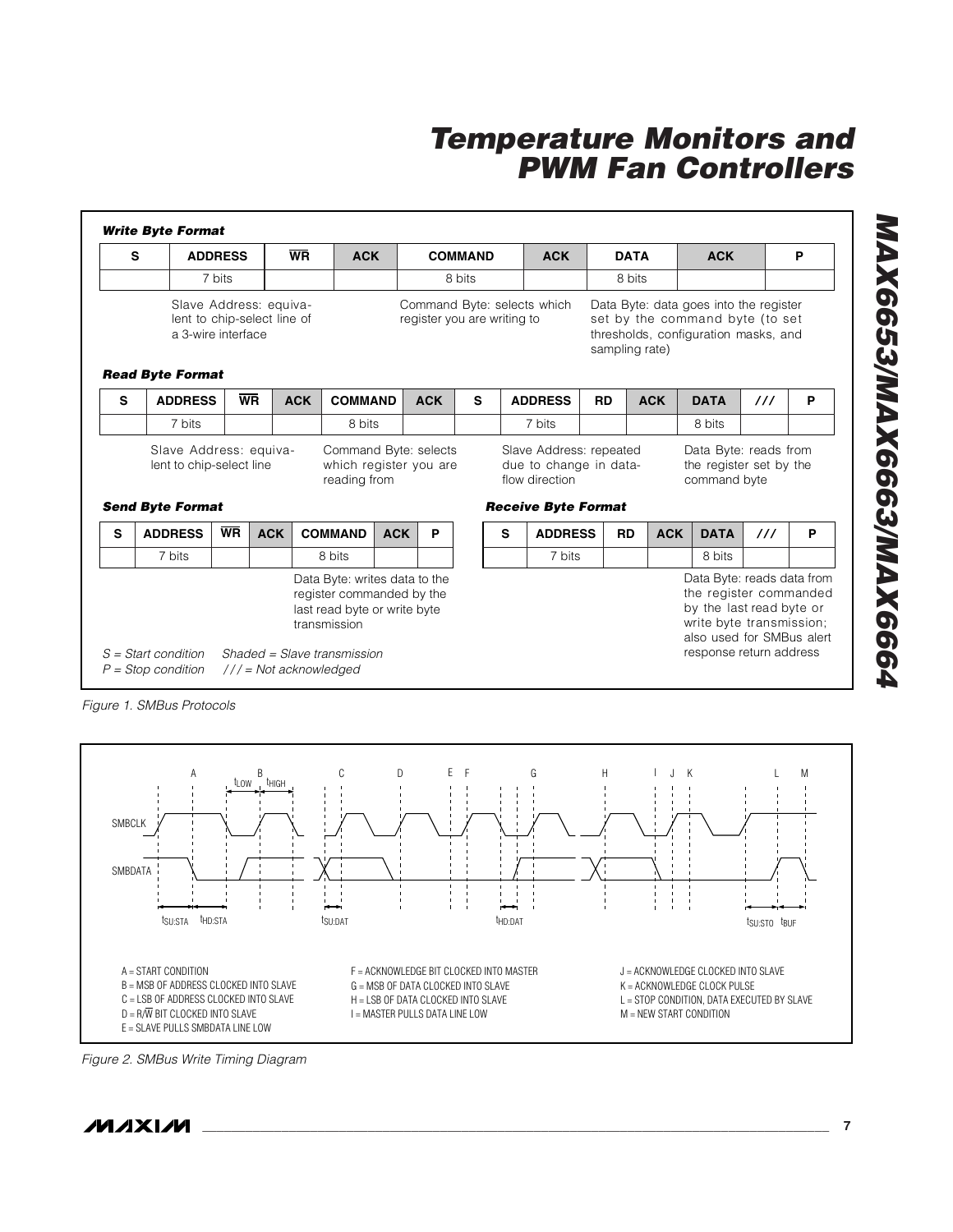MAX6653/MAX6663/MAX6664 *MAX6653/MAX6663/MAX6664*



*Figure 3. SMBus Read Timing Diagram*

The MAX6663 resets its INT output and some of the status bits in the status register after responding to an alert response address; however, if the error condition that caused the interrupt is still present, INT is reasserted on the next monitoring cycle.  $\overline{\text{INT}}$  is maskable to allow full control of ALERT conditions.

#### *Temperature Measurement*

The MAX6653/MAX6663/MAX6664 contain on-chip temperature sensors to sense their own die (local) temperatures. These devices can also measure remote temperatures such as the die temperature of CPUs or other ICs having on-chip temperature-sensing diodes, or discrete diode-connected transistors as shown in the *Typical Operating Circuits*. For best accuracy, the discrete diode-connected transistor should be a small-signal device with its collector and base connected together. The on-chip ADC converts the sensed temperature and outputs the temperature data in the format shown in Tables 3 and 4. The temperature measurement resolution is 0.125°C for both local and remote temperatures. The temperature accuracy is within  $\pm 1^{\circ}$ C for remote temperature measurements from +60°C to +100°C.

The Local Temperature Offset (0Dh) and Remote Temperature Offset (0Eh) registers allow the measured temperature to be increased or decreased by a fixed value to compensate for errors due to variations in diode resistance and ideality factor (see the *Remote Diode Considerations* section). The reported temperature is the measured temperature plus the correction value. Both the measured temperature and the reported value are limited by the sensor's temperature range. For example, if a remote thermal diode is being measured and its temperature is 135°C, the measured temperature is the maximum value of 127.875°C. If the remote offset value is set to - 10°C, the reported value is 117.875°C, not 125°C.

The temperature conversion rate is programmable using bits [4:2] of the fan filter register (23h) as shown in Table 5.

The DXN input is biased at 0.65V above ground by an internal diode to set up the analog-to-digital inputs for a differential measurement. The worst-case DXP-DXN differential input voltage range is from 0.25V to 0.95V. Excess resistance in series with the remote diode causes about 0.5°C error per ohm. Likewise, a 200µV offset voltage forced on DXP-DXN causes about 1°C error.

High-frequency EMI is best filtered at DXP and DXN with an external 2200pF capacitor. This value can be increased to about 3300pF, including cable capacitance. Capacitance higher than 3300pF introduces errors due to the rise time of the switched current source.

**Table 3. Temperature Data High Byte Format**

| TEMP $(^{\circ}C)$             | <b>DIGITAL</b><br><b>OUTPUT (°C)</b> | <b>DIGITAL OUTPUT</b><br>(BINARY) |  |  |  |  |
|--------------------------------|--------------------------------------|-----------------------------------|--|--|--|--|
| 130.00                         | $+127$                               | 0111 1111                         |  |  |  |  |
| 127.00                         | $+127$                               | 0111 1111                         |  |  |  |  |
| 126.00                         | $+126$                               | 0111 1110                         |  |  |  |  |
| 25.25                          | $+25$                                | 0001 1001                         |  |  |  |  |
| 0.50                           | 0                                    | 0000 0000                         |  |  |  |  |
| 0.00                           | ∩                                    | 0000 0000                         |  |  |  |  |
| $-1$                           |                                      | 1111 1111                         |  |  |  |  |
| $-125$                         |                                      | 1000 0011                         |  |  |  |  |
| $-128$                         |                                      | 1000 0000                         |  |  |  |  |
| Diode fault<br>(short or open) |                                      | 1000 0000                         |  |  |  |  |

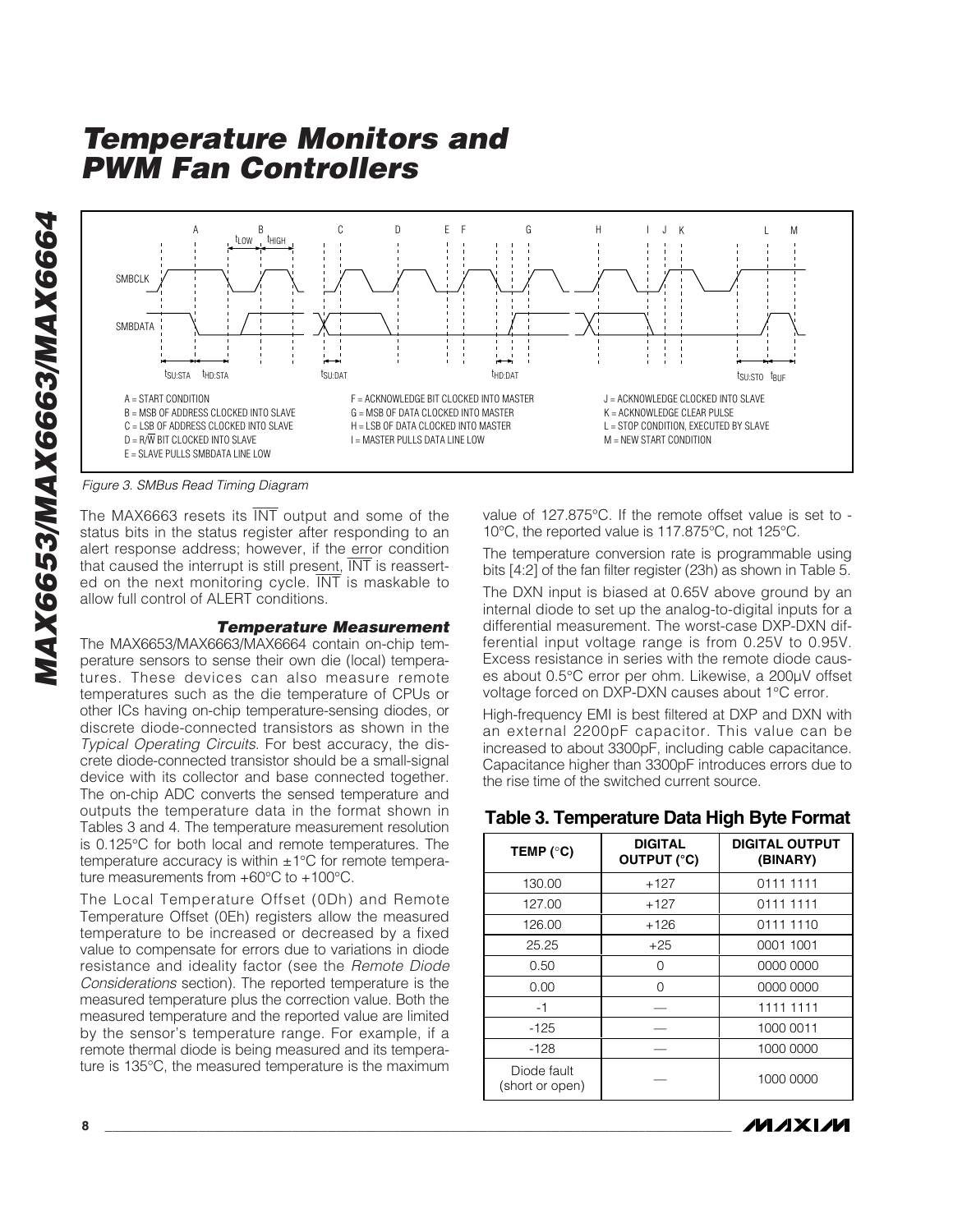### **Table 4. Temperature Data Low Byte Format Structure: LLLXXRRR** \*

| <b>FRACTIONAL TEMPERATURE (°C)</b> | <b>DIGITAL OUTPUT (LOCAL)</b> | <b>DIGITAL OUTPUT (REMOTE)</b> |
|------------------------------------|-------------------------------|--------------------------------|
| 0.000                              | 000X XXXX                     | XXX XX 000                     |
| 0.125                              | 001X XXXX                     | XXX XX 001                     |
| 0.25                               | 010X XXXX                     | XXX XX 010                     |
| 0.375                              | 011X XXXX                     | XXX XX 011                     |
| 0.5                                | 100X XXXX                     | XXX XX 100                     |
| 0.625                              | 101X XXXX                     | <b>XXX XX 101</b>              |
| 0.75                               | 110X XXXX                     | XXX XX 110                     |
| 0.875                              | 111X XXXX                     | <b>XXX XX 111</b>              |

*\*Where: LLL = local fractional temperature bits, XX = don 't care, RRR = remote fractional temperature bits.*

#### **Table 5. Temperature Conversion Rate Setting (Fan Filter Register (23h) —POR = 111)**

| BIT 4 | BIT <sub>3</sub> | BIT2 | <b>CONVERSION RATE (Hz)</b> | <b>CONVERSION TIME (s)</b> |
|-------|------------------|------|-----------------------------|----------------------------|
|       |                  |      | 0.0625                      | 16                         |
|       |                  |      | 0.125                       |                            |
|       |                  |      | 0.25                        |                            |
|       |                  |      | 0.5                         |                            |
|       |                  |      |                             |                            |
|       |                  |      |                             | 0.5                        |
|       |                  |      |                             | 0.25                       |
|       |                  |      |                             | 0.25                       |

#### **Table 6. Threshold Limit Registers**

| <b>NAME</b>  | <b>ADDRESS</b> | R/W        | <b>MAX6653 POR VALUE</b> | MAX6663/MAX6664 POR STATE | <b>DESCRIPTION</b>                           |
|--------------|----------------|------------|--------------------------|---------------------------|----------------------------------------------|
| <b>LTH</b>   | 14h            | R/W        | Set by CRITO and CRIT1   | 0011 1100                 | Local temp high limit                        |
| LTL          | 15h            | R/W        | Set by CRIT0 and CRIT1   | 0000 0000                 | Local temp low limit                         |
| LTHER        | 16h            | R/W        | Set by CRIT0 and CRIT1   | 0100 0110                 | Local temp THERM limit                       |
| <b>RTH</b>   | 18h            | R/W        | Set by CRIT0 and CRIT1   | 0101 0000                 | Remote temp high limit                       |
| <b>RTL</b>   | 19h            | <b>R/W</b> | Set by CRIT0 and CRIT1   | 0000 0000                 | Remote temp low limit                        |
| <b>RTHER</b> | 1Ah            | <b>R/W</b> | Set by CRIT0 and CRIT1   | 01100100                  | Remote temp THERM limit                      |
| <b>LTSD</b>  | 1Bh            | <b>R/W</b> | Set by CRIT0 and CRIT1   | N/A                       | Local temp shutdown limit<br>(MAX6653 only)  |
| <b>RTSD</b>  | 1Ch            | <b>R/W</b> | Set by CRITO and CRIT1   | N/A                       | Remote temp shutdown limit<br>(MAX6653 only) |

#### *Temperature Comparison and Interrupt System*

At the end of each conversion cycle, the converted temperature data are compared to various set-point thresholds to control the INT, THERM, SDL, and SDR outputs. All temperature threshold limits are stored in the threshold limit registers (Table 6) and can be changed through the SMBus digital interface.

THERM is an active-low thermal-overload output indicating that the THERM overtemperature set point is exceeded. With the THERM threshold set to an appropriate value, the THERM output can be used to control clock throttling. When this pin is pulled low by an external signal, a status bit (bit 7, status register 2) is set, and the fan speed is unconditionally forced to full-on speed. The only way to reset the status bit is to read status register 2. Connect a 10 $k\Omega$  pullup resistor between THERM and V<sub>CC</sub>.

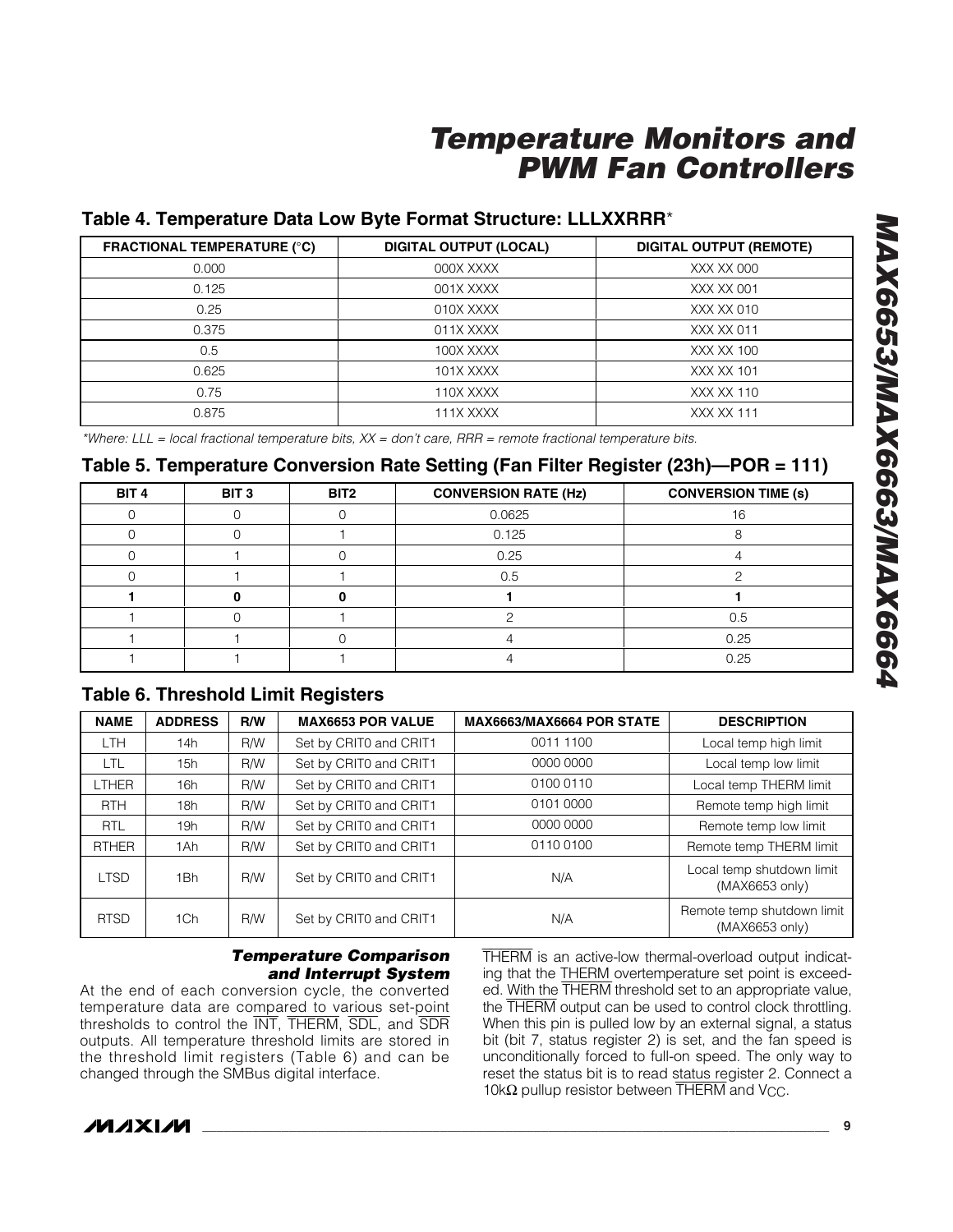$\overline{\text{INT}}$  is an open-drain digital output that reports the status of temperature interrupt limits and fan out-of-limit conditions. Set bit 1 of configuration register 1 (00h) to 1 to enable INT output or reset this bit to zero to disable the INT output function. Status register 1 contains status information for the conditions that cause INT to assert. Reading status register 1 resets INT, but INT is reasserted if the fault condition still exists. Connect a 10 $k\Omega$  pullup resistor between  $\overline{\text{INT}}$  and V<sub>CC</sub>.

SDL and SDR are open-drain digital outputs on the MAX6653 that can be used to shut the system down based on the local (die) temperature of the MAX6653 or the temperature of the remote sensor, respectively. The trip thresholds for SDL and SDR are normally set above the THERM and INT limits. Their power-up values are set by the CRIT1 and CRIT0 pins, as shown in Table 1.

#### *Fan-Speed Control*

The MAX6653/MAX6663/MAX6664 fan-control section can operate in one of three modes depending on the setting of bit 7 to bit 5 of configuration register 1 (00h). Regardless of the mode of operation, the PWM output frequency is programmable, and the fan speed is measured with the result stored in the fan-speed register (08h).

#### *PWM Output Frequency*

The PWM output frequency is programmed by bit 5, bit 4, and bit 3 of the fan characteristics register (20h), regardless of the mode of operation. See Table 7.

#### *Fan-Control Mode*

The mode of fan-speed control operation is set by bit 7, bit 6, and bit 5 in configuration register 1 (00h), as shown in Table 8.

#### *PWM Duty-Cycle Fan-Control Mode*

Bits [3:0] of the fan-speed configuration register set the PWM duty cycle. See Table 9 for more details.

#### *RPM Select Fan-Control Mode*

In RPM select mode, the MAX6653/MAX6663/MAX6664 adjust their PWM output duty cycle to match a selected fan speed measured by a tachometer count value. Before selecting this mode by setting bits [7:5] of configuration register 1 (00h) to 0x1, the desired tachometer count value should be written to the fan tachometer high-limit register (10h). In this mode, the MAX6653/MAX6663/ MAX6664 are not able to detect underspeed fan faults because the fan tachometer high-limit register (10h) functions as the target tachometer count.

The MAX6653/MAX6663/MAX6664 detect fan stall faults by comparing the fan-speed reading to the fullscale constant of 254 (FEh). Therefore, the MAX6653/MAX6663/MAX6664 signal a fan fault when the fan-speed reading is 255 (FFh). Note that the RPM mode cannot be used for speeds below 10% of the fan 's maximum speed. It is important to verify that a fan works properly at lower RPM values if a low-RPM operation in this mode is desired.

#### **Table 7. Setting PWM Output Frequency**

| <b>FAN CHARACTERISTICS REGISTER</b><br>$(20H)$ POR = 011 | <b>PWM</b><br><b>FREQUENCY</b> |                  |       |
|----------------------------------------------------------|--------------------------------|------------------|-------|
| BIT <sub>5</sub>                                         | BIT <sub>4</sub>               | BIT <sub>3</sub> | (Hz)  |
|                                                          |                                |                  | 11.7  |
| ∩                                                        |                                |                  | 15.6  |
| ∩                                                        |                                |                  | 23.4  |
| ŋ                                                        |                                |                  | 31.25 |
|                                                          |                                |                  | 37.5  |
|                                                          |                                |                  | 46.9  |
|                                                          |                                |                  | 62.5  |
|                                                          |                                |                  | 93.5  |

| Bits [7:5] | <b>MODE OF OPERATION</b> | <b>DESCRIPTION</b>                                                                                                                                                                                                                                                         |
|------------|--------------------------|----------------------------------------------------------------------------------------------------------------------------------------------------------------------------------------------------------------------------------------------------------------------------|
| OxO        | PWM duty-cycle mode      | Directly program the PWM duty cycle by writing to bits [3:0] of the fan-speed<br>configuration register (22h).                                                                                                                                                             |
| 0x1        | RPM select mode          | Program the desired fan speed by writing to the fan tachometer high-limit register<br>(10h). This value should be written after selecting the RPM mode. The<br>MAX6653/MAX6663/MAX6664 then adjust the PWM duty cycle to cause the fan to<br>spin at the programmed speed. |
| 100        | Automatic mode           | PWM duty cycle is automatically controlled by the remote temperature.                                                                                                                                                                                                      |
| 111        | Automatic mode           | PWM duty cycle is automatically controlled by both the remote and the local<br>temperatures. See the Automatic Fan-Control Mode section.                                                                                                                                   |

#### **Table 8. Setting the Fan-Speed Control Mode (Default = 100)**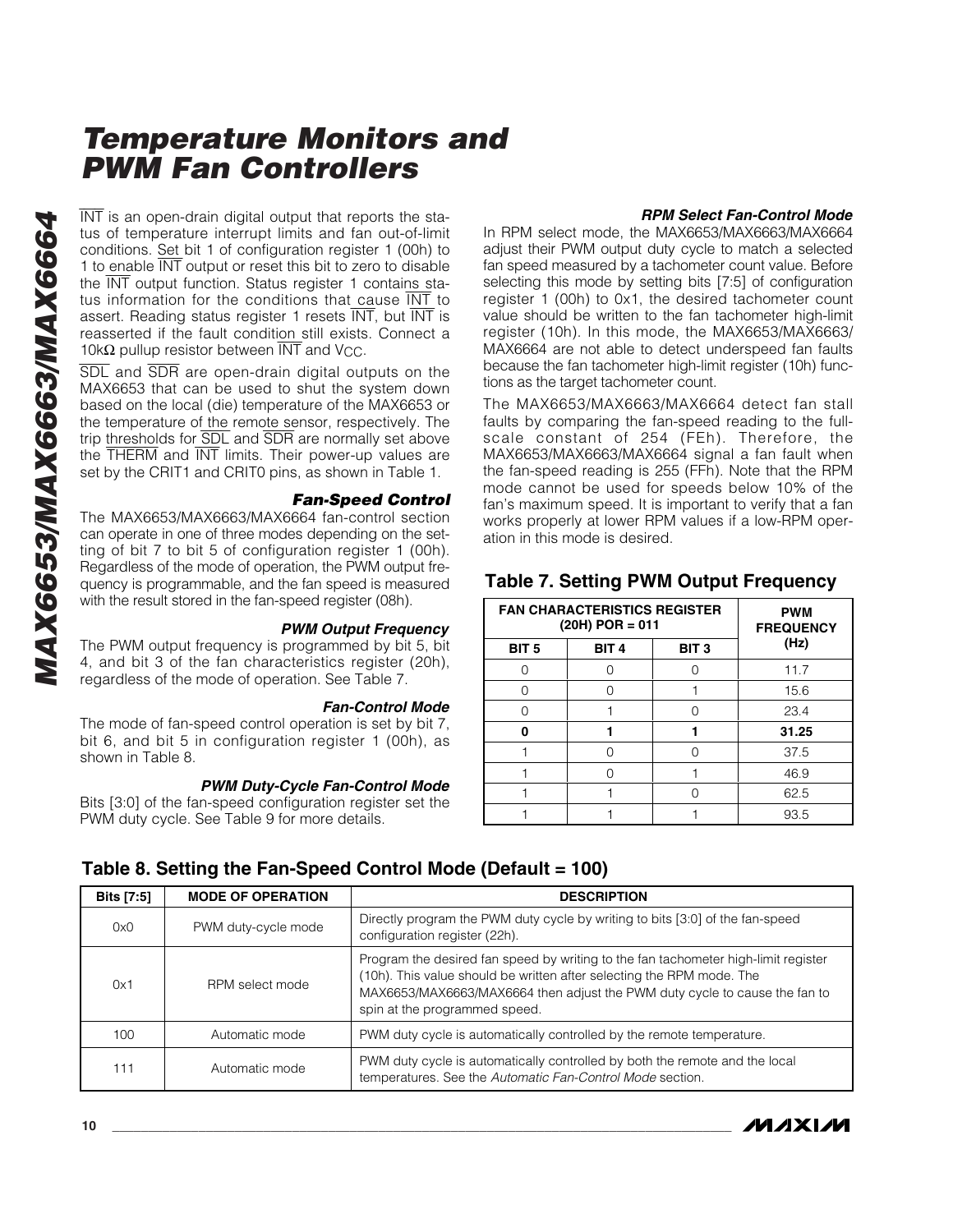When the temperature exceeds  $T_{MIN}$ , the fan is enabled at a minimum duty cycle programmed in bits [3:0] of the fan-speed configuration register (22h). The duty cycle increases in proportion to the temperature difference and reaches 100% at a temperature equal to (TMIN + TRANGE). A hysteresis of 5 °C is built into the T<sub>MIN</sub> set point to prevent the fan from starting and stopping when the temperature is at the set point.

#### *Spin-Up*

To ensure proper fan startup, the MAX6653/MAX6663/ MAX6664 can be set to drive the fan to 100% duty cycle for a short period on startup, and then revert to the correct duty cycle. The spin-up time is programmed by bits [2:0] in the fan characteristics register (20h). The spin-up feature can be disabled by setting bit 7 of the fan-filter register (23h) to 1; POR value is zero. Table 12 shows programming of the spin-up time.

#### *Fan-Filter Mode*

When the MAX6653/MAX6663/MAX6664 are used for automatic fan-speed control, the fan-filter mode helps minimize the audible effects of varying fan speeds. The fan-filter mode limits the rate at which fan speed can change. Each time a new temperature measurement is made, the fan-filter mode allows the PWM duty cycle to increment by a selectable amount. The duty cycle can change by 1/240, 2/240, 4/240, or 8/240 (0.416%, 0.833%, 1.667%, or 3.333%) of the PWM period after each temperature-monitoring cycle. This prevents sudden changes in fan speed, even when temperature changes suddenly.

The filter mode is set by bit 0 of the fan-filter register (23h). To enable the fan-filter mode, write a 1 to this bit. Bits [6:5] of the same register control the size of the PWM steps.

Note that the rate of change depends on both the value selected by the fan-filter bits and on the temperature

### **Table 11.TMIN Fan-Control Start Temperature; Bits [7:3] TMIN/TRANGE Registers (24h —POR = 01000 and 25h —POR = 01100**

| BIT <sub>7</sub>     | BIT <sub>6</sub> | BIT <sub>5</sub>                                                                                                               | BIT <sub>4</sub> | BIT3         |
|----------------------|------------------|--------------------------------------------------------------------------------------------------------------------------------|------------------|--------------|
| $MSB = +64^{\circ}C$ |                  |                                                                                                                                |                  | $LSB = +4°C$ |
|                      |                  | Min threshold = $0^{\circ}$ C<br>Max threshold = $+127^{\circ}$ C<br>LSB/step size = $+4^{\circ}$ C<br>$POR = +48°C$ or 01100b |                  |              |

### **Table 9. Setting PWM Duty Cycle**

**BITS [3:0] OF FAN-SPEED CONFIGURATION REGISTER (22h)**

| BIT <sub>3</sub> | BIT <sub>2</sub> | BIT <sub>1</sub> | BIT <sub>0</sub> | $CYCLE (\%)$   |
|------------------|------------------|------------------|------------------|----------------|
| 0                | 0                | 0                | 0                | 0              |
| 0                | 0                | 0                | 1                | $\overline{7}$ |
| 0                | 0                | 1                | 0                | 14             |
| 0                | 0                | 1                | 1                | 20             |
| 0                | 1                | 0                | 0                | 27             |
| 0                | 1                | 0                | 1                | 33             |
| $\mathbf 0$      | 1                | 1                | 0                | 40             |
| 0                | 1                | 1                | 1                | 47             |
| 1                | 0                | 0                | 0                | 53             |
| 1                | 0                | 0                | 1                | 60             |
| 1                | 0                | 1                | 0                | 67             |
| 1                | 0                | 1                | 1                | 73             |
| 1                | 1                | 0                | 0                | 80             |
| 1                | 1                | 0                | 1                | 87             |
| 1                | $\mathbf{1}$     | 1                | 0                | 93             |
| $\mathbf{1}$     | 1                | 1                | 1                | 100            |
|                  |                  |                  |                  |                |

#### *Automatic Fan-Control Mode*

**% DUTY**

Automatic fan-speed control is selected by setting bits [7:5] of configuration register 1 (00h) to 100 (to control speed based on the remote temperature) or 101 (to control speed based on both remote and local temperature). Program a threshold, or starting temperature TMIN, and the desired temperature range, TRANGE, into the local temp TMIN/TRANGE register (24h) for local temperature and into the remote temp TMIN/TRANGE register (25h) for remote temperature (Tables 10 and 11). If the fan control responds to both local and remote temperatures, the higher PWM duty cycle has priority.

### **Table 10. TRANGE Fan-Control Temperature Range Bits [2:0] TMIN/TRANGE Registers (24h and 25h) —POR = 001**

| BIT <sub>2</sub> | BIT <sub>1</sub> | BIT <sub>0</sub> | <b>TEMPERATURE</b><br>RANGE (°C) |
|------------------|------------------|------------------|----------------------------------|
|                  |                  |                  |                                  |
|                  |                  |                  | 10                               |
|                  |                  |                  | 20                               |
|                  |                  |                  | 40                               |
|                  |                  |                  |                                  |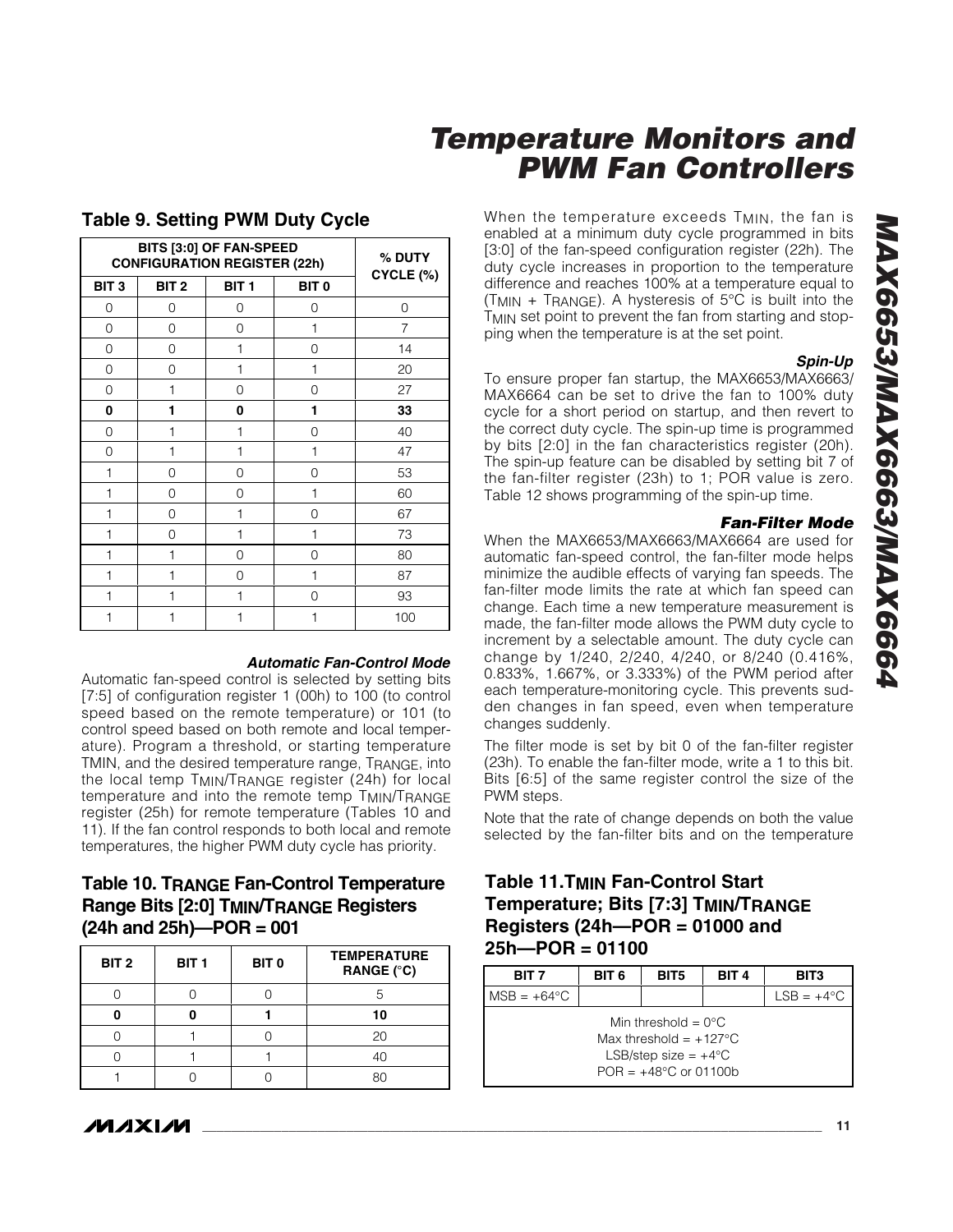| Table 12. Spin-Up Time; Bits [2:0] Fan   |
|------------------------------------------|
| Characteristics Register (20h)-POR = 101 |

| BIT <sub>2</sub> | BIT <sub>1</sub> | BIT <sub>0</sub> | <b>SPIN-UP</b><br>TIME (s) |
|------------------|------------------|------------------|----------------------------|
|                  |                  |                  | 0.2                        |
|                  |                  |                  | 0.4                        |
|                  |                  |                  | 0.6                        |
|                  |                  |                  | 0.8                        |
|                  |                  |                  |                            |
|                  |                  |                  | 2                          |
|                  |                  |                  |                            |
|                  |                  |                  |                            |

#### **Table 13. Fan Filter Ramp Rate; Bits [6:5] Fan Filter Register (23h) —POR = 10;**

| BIT <sub>6</sub> | BIT <sub>5</sub> | <b>RAMP RATE</b><br>$(x100\% / 240)$ | <b>RAMP RATE</b><br>(% DUTY CYCLE) |
|------------------|------------------|--------------------------------------|------------------------------------|
|                  |                  |                                      | 0.416                              |
|                  |                  |                                      | 0.833                              |
|                  |                  |                                      | 1.667                              |
|                  |                  |                                      | 3.333                              |

measurement rate, which is controlled by bits [4:2] of the fan-filter register (23h). Table 5 shows the effect of the temperature measurement rate control bits. As an example, assume that the temperature measurement rate is 2Hz, or 0.5s per monitoring cycle, and the fan-filter rate is 0.416% per monitoring cycle. For the fan drive to change from 50% to 100% requires 50% / 0.416% = 120 temperature monitoring cycles. Thus, for a temperature-monitoring cycle of 0.5s, the time required for the drive to change from 50% to 100% is 60s.

#### *Fan-Speed Measurement*

The fan speed is measured by using the relatively slow tachometer signal from the fan to gate an 11.25kHz clock frequency into a fan-speed counter. The measurement is initialized on the starting edge of a PWM output if fan-speed measurement is enabled by setting bit 2 of configuration register 2 (01h) to 1. Counting begins on the leading edge of the second tachometer pulse and lasts for two tachometer periods or until the counter overranges (255). The measurement repeats unless monitoring is disabled by resetting bit 2 in the configuration register 2 (01h). The measured result is stored in the fan-speed reading register (08h).

The fan-speed count is given by:

$$
Count = \frac{675,000}{RPM \times N}
$$

where RPM = fan speed in RPM.

N determines the speed range and is programmed by bits [7:6] in the fan characteristics register (20h) as shown in Table 14. When the speed falls below the value in the speed range column, a fan failure is detected.

The TACH/AIN input can be either a digital signal (from the fan 's tachometer output) or an analog signal, depending on the setting of bit 2 of the configuration register 1 (00h). The default setting is zero, which sets up TACH/AIN as a digital input. For the analog input (Figure 4), the detected voltage threshold is typically at 250mV, which is appropriate for sensing the voltage of a sense resistor connected to the ground lead of a 2 wire fan. The AIN input only responds to pulse widths greater than 10µs.



*Figure 4. Simplified Tachometer Analog Input Structure*

#### **Table 14. N Factor for Speed-Range Adjustment (Assuming Two Tachometer Pulses per Revolution)**

| FAN CHARACTERISTICS REGISTER (20h) POR = 01 |                  | <b>SPEED RANGE (FAIL SPEED)</b> |
|---------------------------------------------|------------------|---------------------------------|
| BIT <sub>7</sub>                            | BIT <sub>6</sub> | (RPM)                           |
|                                             |                  | 2647                            |
|                                             |                  | 1324                            |
|                                             |                  | 662                             |
|                                             |                  | $33 -$                          |

**MAXM**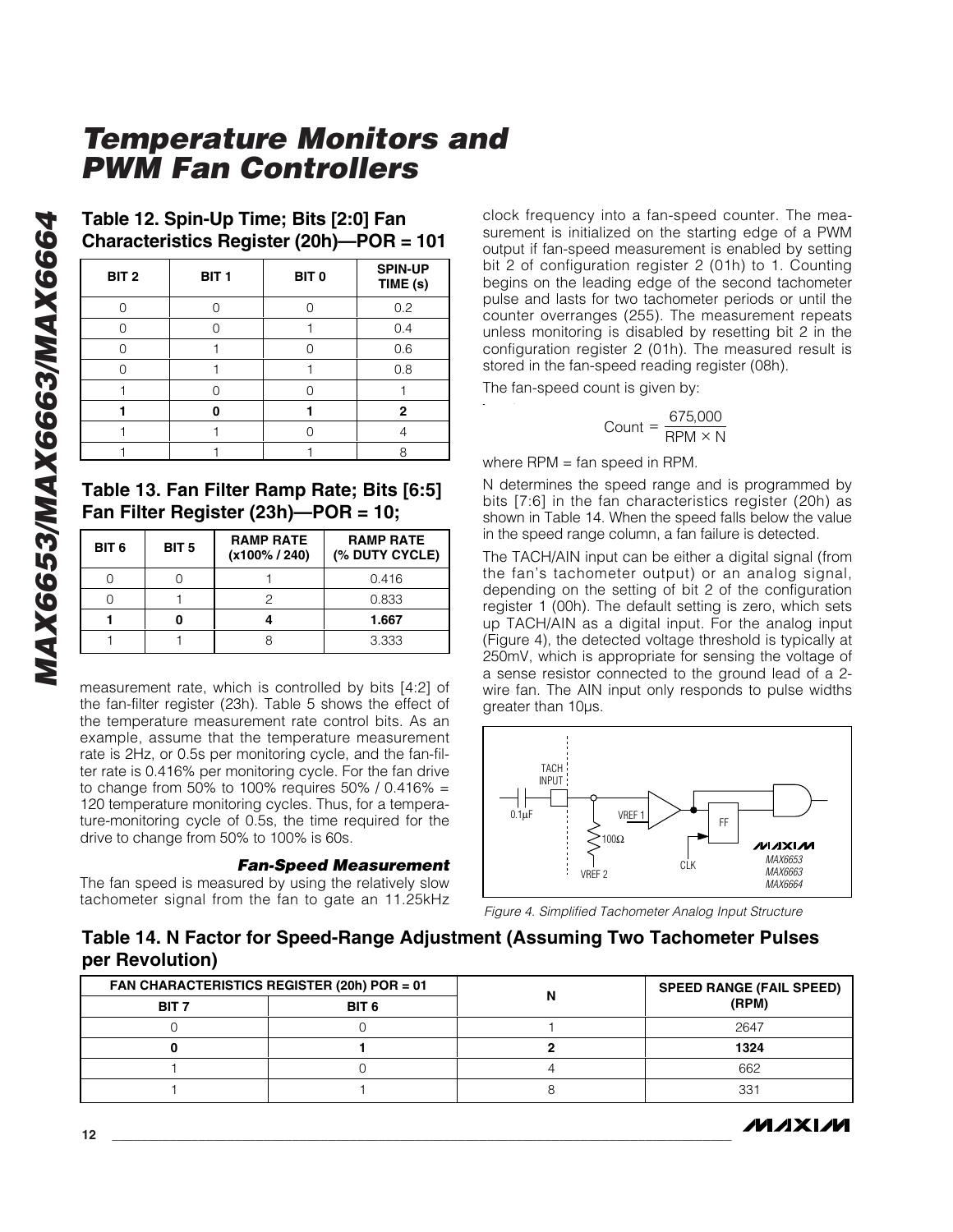Figure 5 shows a schematic using a current-sensing resistor and a coupling capacitor to derive the tachometer information from the power-supply current of a 2-wire fan. This circuit allows the speed of a 2-wire fan to be measured even though the fan has no tachometer signal output. The sensing resistor, RSENSE, converts the fan commutation pulses into a voltage and this voltage is AC-coupled into the TACH/AIN input through coupling capacitor C1. The value of R $_{\rm SENSE}$  is on the order of 1Ω to 5Ω, depending on the fan, and the value of the coupling capacitor C1 is 0.01µF. When using this method, set bit 2 of configuration register 1 to 1.

#### *Fan-Fault Detection*

The FAN\_FAULT output is used to indicate fan slow down or failure. POR disables the FAN\_FAULT output on the MAX6653/MAX6663. POR enables FAN\_FAULT output on the MAX6664. If FAN\_FAULT is not enabled, writing a logic 1 to bit 4 of configuration register 1 (00h) enables the FAN\_FAULT output pin. Either underspeed or stalled fans are detected as fan faults. FAN\_FAULT is asserted low only when five consecutive interrupts are generated by the MAX6653/MAX6663/ MAX6664s ' INT due to fan faults. The MAX6653/ MAX6664 apply 100% duty cycle for the duration of the spin-up time once an INT is asserted. The MAX6663 goes to 100% duty cycle for the duration of the spin-up time once INT is asserted and status register 1 is read.

Fan-fault detection works by comparing the value of the fan tachometer high-limit register (10h) with the value of the fan-speed reading register (08h), which contains the value of the most recent fan-speed measurement. Note that the value of the fan-speed reading register (08h) must exceed the value of the fan tachometer high limit (10h) by 1 in order to qualify as a fault. The fault generates an interrupt signal by asserting the INT output, but does not cause the FAN\_FAULT output to assert until five consecutive failures have been detected. The fan runs at 100% duty cycle when five consecutive failures have been detected, whether  $\overline{FAN}$  FAULT is enabled or not.

As an example of the function of the fan-fault detection, assume a fan is stalled or under speed. The MAX6663 initially indicates the failure by generating an interrupt on the INT pin. The fan fault bit (bit 1) of interrupt status register 1 (02h) is also set to 1. Once the processor has acknowledged the  $\overline{\text{INT}}$  by reading status register 1, the  $\overline{\text{INT}}$  is cleared. PWM\_OUT is then brought high for a 2s (fan



*Figure 5. Using the MAX6653/MAX6663/MAX6664 with a 2-Wire Fan*

spin-up default, Table 12) spin-up period to restart the fan. Subsequent fan failures cause INT to be reasserted and PWM\_OUT to be brought high (following a status register 1 read) for a spin-up period each time to restart the fan. Once the fifth tachometer failure occurs, the FAN FAULT is asserted to indicate a critical fan failure.

A MAX6653/MAX6664 example is somewhat simpler. Again assume the fan is stalled or under speed. The MAX6653/MAX6664 initially indicate the failure by generating an interrupt on the INT pin. The fan fault bit of the interrupt status register is set to 1. PWM\_OUT goes high for the programmed spin-up time (2s default) to restart the fan. Each subsequent fan failure causes another spinup. Once the fifth tachometer failure occurs, the FAN\_FAULT output is asserted (if enabled) and the PWM output is driven to 100%.

When the FAN\_FAULT output is disabled (register 00h, bit 4), spin-ups are still attempted whenever the tach count is greater than the value in the fan tachometer high-limit register (10h). If fan faults and their associated spin-ups are not desired, the fan tachometer highlimit register (10h) to FF. This prevents the tach count from ever exceeding the limit and faults are not detected. Simply disabling the tachometer input (register 01h, bit 2) leaves the fan fault function enabled and can result in fan faults.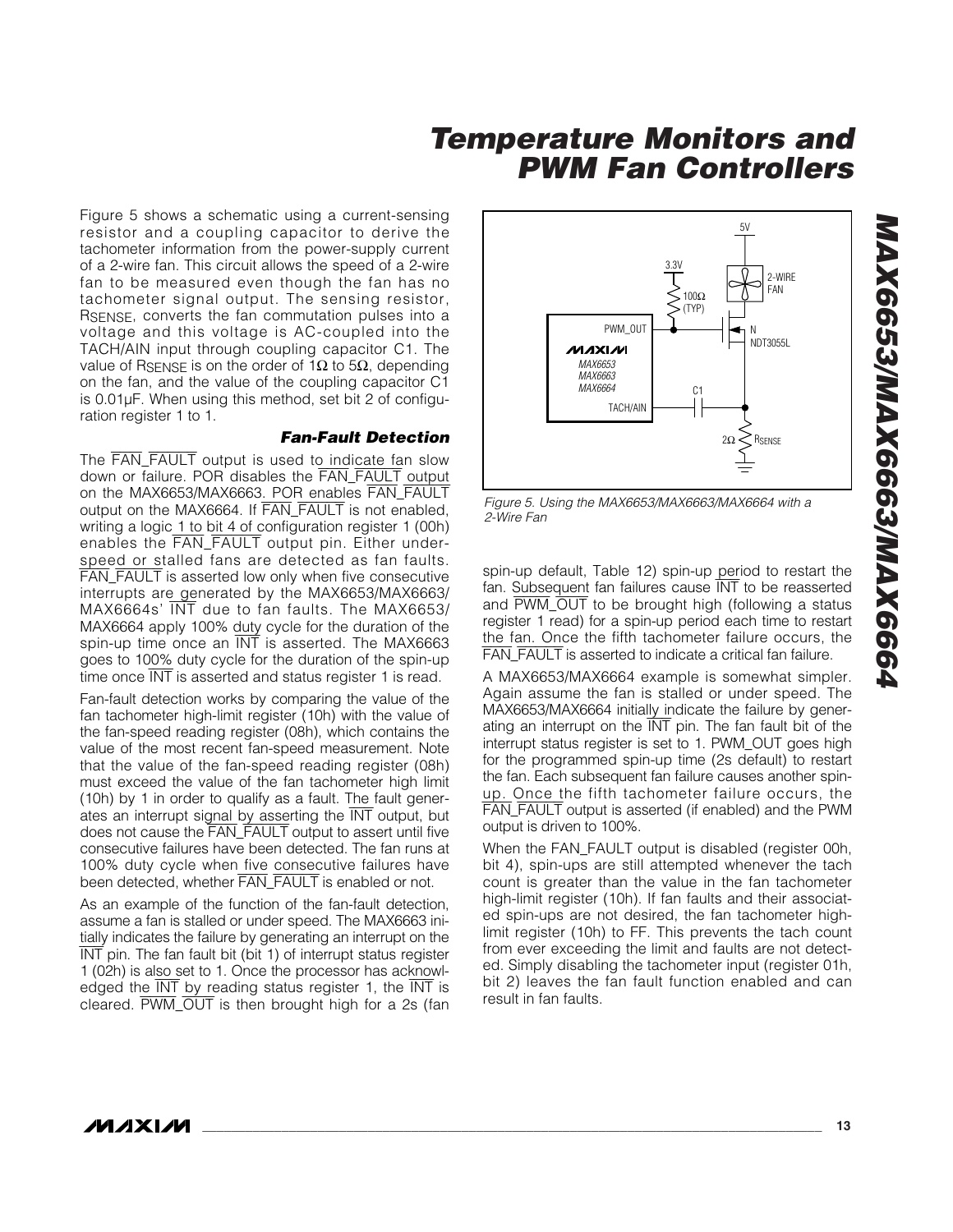*Alarm Speed* For the MAX6663, the alarm speed bit, bit 0 of status register 1 (02h), indicates that the PWM duty cycle is 100%, excluding the case of fan spin-up. For the MAX6653/MAX6664, this bit indicates that the THERM output is low. Once this bit is set, the only way to clear it is by reading status register 1. However, the bit does not reassert on the next monitoring cycle if the condition still exists. It does assert if the condition is discontinued and then returns.

#### *Power-On Default Conditions*

At power-up, the MAX6653/MAX6663/MAX6664 are monitoring temperature to protect the system against thermal damage. The PWM outputs are in known states. Note that although the "Monitoring" bit (Configuration register 1, Bit 0) is enabled, automatic fan speed control does not begin until a 1 is rewritten to Bit 0.

Other default conditions as listed in the *Register Summary* section.

After applying power to the MAX6653/MAX6663/ MAX6664, set the desired operating characteristics (fan configuration, alarm thresholds, etc.). Write to Configuration register 1 last. When a 1 is first written to Bit 0 of this register, fan control will commence as determined by the register contents.

#### *PC Board Layout*

Follow these guidelines to reduce the measurement error of the temperature sensors:

1) Place the MAX6653/MAX6663/MAX6664 as close as is practical to the remote diode. In noisy environments, such as a computer motherboard, this distance can be 4in to 8in (typ). This length can be increased if the worst noise sources are avoided. Noise sources include CRTs, clock generators, memory buses, and ISA/PCI buses.

- 2) Do not route the DXP-DXN lines next to the deflection coils of a CRT. Also, do not route the traces across fast digital signals, which can easily introduce 30°C error, even with good filtering.
- 3) Route the DXP and DXN traces in parallel and in close proximity to each other, away from any higher voltage traces, such as 12VDC. Leakage currents from PC board contamination must be dealt with carefully since a 20M $\Omega$  leakage path from DXP to ground causes about 1 °C error. If high-voltage traces are unavoidable, connect guard traces to GND on either side of the DXP-DXN traces (Figure 6).
- 4) The 10-mil widths and spacing recommended in Figure 6 are not absolutely necessary, as they offer only a minor improvement in leakage and noise over narrow traces. Use wider traces when practical.
- 5) Add a 200 $\Omega$  resistor in series with VCC for best noise filtering (see *Typical Operating Circuits*).



*Figure 6. Recommended DXP/DXN PC Traces*

| <b>Table 15. Power-On Default Conditions</b> |  |
|----------------------------------------------|--|
|----------------------------------------------|--|

|                                                                                      | <b>MAX6653</b>                                 | <b>MAX6663</b>                                    | <b>MAX6664</b>                                    |
|--------------------------------------------------------------------------------------|------------------------------------------------|---------------------------------------------------|---------------------------------------------------|
| Temperature Monitoring                                                               | Monitoring at 4Hz                              | Monitoring at 4Hz                                 | Monitoring at 4Hz                                 |
| PWM Output                                                                           | Low                                            | High                                              | High                                              |
| PWM Mode                                                                             | PWM duty cycle control mode                    | PWM duty cycle control mode                       | Automatic fan speed control mode                  |
| Duty cycle setting (not<br>enabled until a 1 is written<br>to Bit 0 of Register 00h) | 33%                                            | 100%                                              | Automatic                                         |
| <b>PWM Polarity</b>                                                                  | Inverted<br>$(100\%$ duty cycle = output high) | Not Inverted<br>$(100\%$ duty cycle = output low) | Not Inverted<br>$(100\%$ duty cycle = output low) |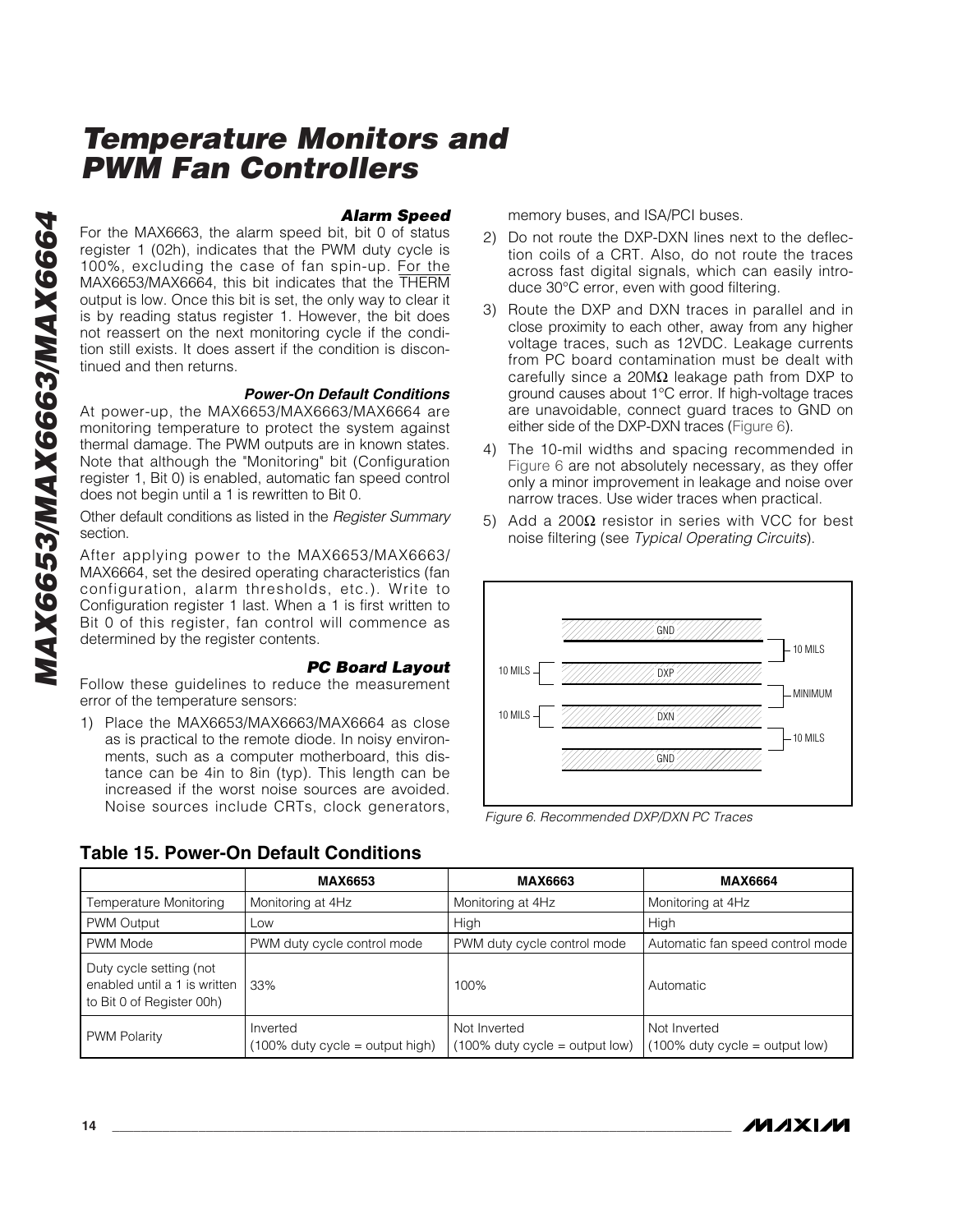### *Register Summary*

| Addr(H) | <b>READ/WRITE</b> | <b>POR STATE</b>                                                   | <b>DESCRIPTION</b>                                                                                                                                                                                                                                                                                                                                                                                                                                                                                                                                                                                                                                                                                                                                                                                                                                                                                                                                                                                                                                                                                                                                                                         |
|---------|-------------------|--------------------------------------------------------------------|--------------------------------------------------------------------------------------------------------------------------------------------------------------------------------------------------------------------------------------------------------------------------------------------------------------------------------------------------------------------------------------------------------------------------------------------------------------------------------------------------------------------------------------------------------------------------------------------------------------------------------------------------------------------------------------------------------------------------------------------------------------------------------------------------------------------------------------------------------------------------------------------------------------------------------------------------------------------------------------------------------------------------------------------------------------------------------------------------------------------------------------------------------------------------------------------|
| 00      | <b>R/W</b>        | MAX6653<br>0000 1001<br>MAX6663<br>00000001<br>MAX6664<br>10010001 | <b>Configuration register 1:</b><br>Bits [7:5]: Setting the fan-speed control mode:<br>Bit 7 = 1: Enables automatic fan-speed control mode.<br>Bits $[6:5] = 00$ : Remote temperature controls the fan speed.<br>Bits [6:5] = 11: Both remote and local temperature control the fan speed.<br>Bit $7 = 0$ , Enables PWM control mode or RPM control mode.<br>Bits [6:5] = X0: PWM duty cycle control mode.<br>Bits $[6:5] = X1$ : RPM control mode.<br>Bit 4: FAN_FAULT output enable:<br>1: FAN_FAULT output enabled; 0: (default) FAN_FAULT output disabled.<br>Bit 3: Invert the PWM output:<br>0: (default) PWM active low; 1: (inverted) PWM active high.<br>Bit 2: TACHOMETER digital/analog input selection:<br>0: (default) TACHOMETER is a logic input; 1: TACHOMETER is an analog input.<br>Bit 1: <b>INT</b> output enable:<br>0: INT output disabled; 1: INT output enabled.<br>Bit 0: Monitoring:<br>0: sleep mode; 1: (default) active temperature monitoring and fan-speed control.<br>(Keep this bit set to 1 for MAX6663.) Although the default value of this bit is 1, fan<br>speed control for the MAX6653 and MAX6664 is inactive until a 1 is written<br>to this bit. |
| 01      | <b>R/W</b>        | 0111 1111                                                          | <b>Configuration register 2:</b><br>Bit 7: Reset:<br>Setting this bit to 1 restores all registers to POR default states; self-clears to zero<br>after reset.<br>Bit 6: Unused.<br>Bit 5: Remote temperature enable:<br>0: interrupts disabled for remote channel; 1: interrupts enabled for remote<br>channel; defaults to 1 unless a diode fault is detected on power-up.<br>Bit 4: Local temperature enable:<br>0: interrupts disabled for local channel; 1: (default) interrupts enabled for local<br>channel.<br>Bit 3: INT input function mask:<br>0: enable INT input function; 1: (default) disable INT input function.<br>Bit 2: TACHOMETER input enable:<br>0: disable TACHOMETER input; 1: (default) enable the TACHOMETER input.<br>(Keep this bit set to 1 for MAX6663.)<br>Bit 1: SMBus timeout enable:<br>0: SMBus timeout disabled; 1: (default) SMBus timeout enabled.<br>Bit 0: PWM out enable:<br>0: PWM output disabled; 1: (default) PWM output enabled.                                                                                                                                                                                                               |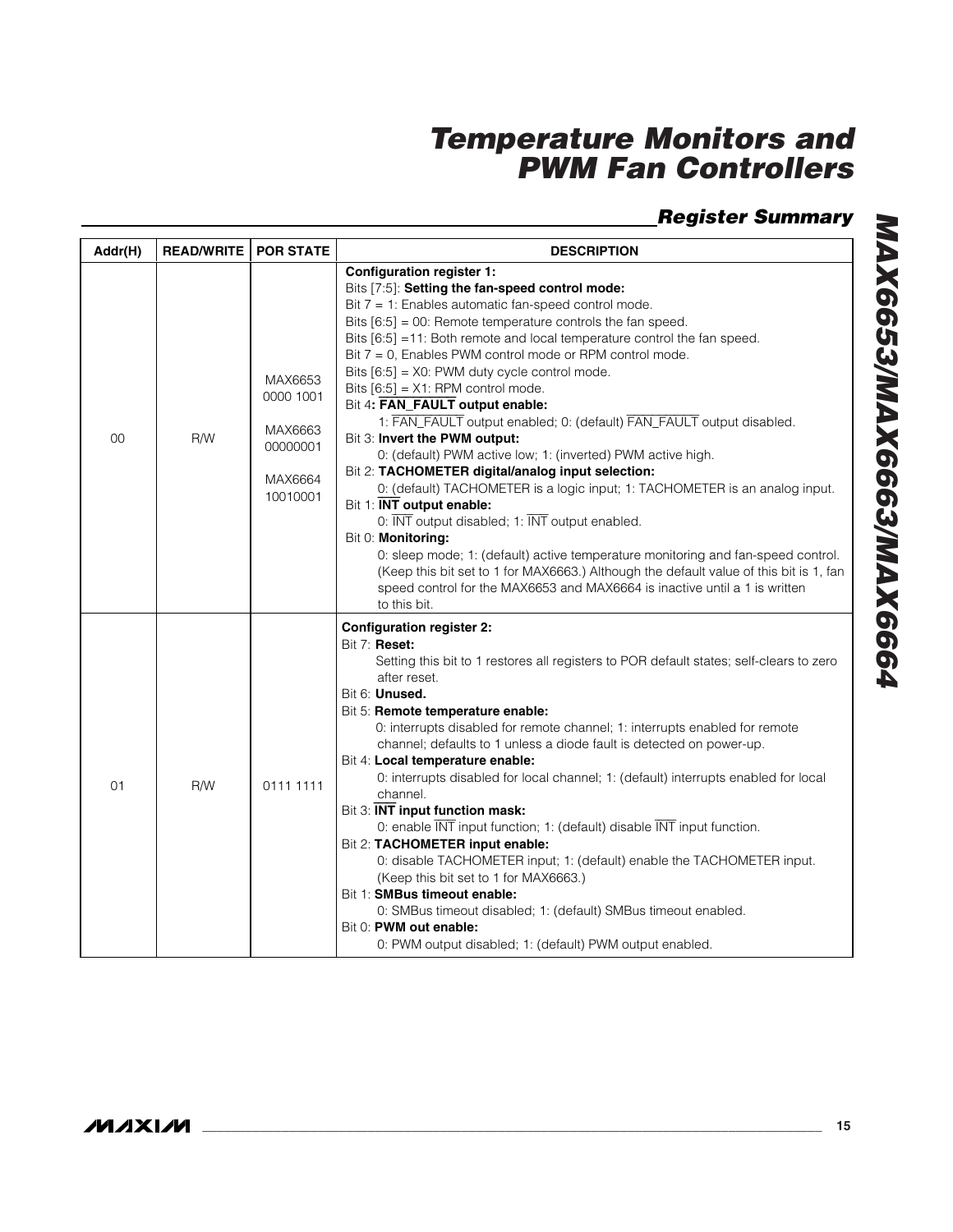| Status register 1:<br>Bit 7: Local temp low:<br>1: Local temp low interrupt limit has been exceeded. This bit is cleared by<br>reading status register 1 for the MAX6653/MAX6663/MAX6664 or completing an<br>alert response protocol for the MAX6664. This bit is asserted on the next cycle if<br>the local temperature is still less than the limit.<br>Bit 6: Local temp high:<br>1: Local temp high interrupt limit has been exceeded. This bit is cleared by<br>reading status register 1 for the MAX6653/MAX6663/MAX6664 or completing an<br>alert response protocol for the MAX6664. This bit is asserted on the next cycle if<br>the local temperature is still greater than the limit.<br>Bit 5: Remote-diode error:<br>1: remote-diode short circuit or open circuit detected.<br>Bit 4: Remote temp THERM:<br>1: Remote temp THERM limit has been exceeded. This bit is cleared by reading<br>status register 1.<br>Bit 3: Remote temp low:<br>02<br>$\mathsf{R}$<br>0000 0000<br>1: Remote temp low interrupt limit has been exceeded. This bit is cleared by<br>reading status register 1 for the MAX6653/MAX6663/MAX6664 or completing an<br>alert response protocol for the MAX6664. This bit is asserted on the next cycle if<br>the remote temperature is still less than the limit.<br>Bit 2: Remote temp high:<br>1: Remote temp high interrupt limit has been exceeded. This bit is cleared by<br>reading status register 1 for the MAX6653/MAX6663/ MAX6664 or completing an<br>alert response protocol for the MAX6664. This bit is asserted on the next cycle if<br>the remote temperature is still greater than the limit.<br>Bit 1: Fan fault:<br>1: The fan is running under speed. This bit is cleared by reading status register 1<br>or completing an alert response protocol. This bit is asserted again on the next<br>cycle if the fan fault still exists.<br>Bit 0: Alarm speed:<br>For MAX6663, this bit is set to 1 when the PWM duty cycle = $100\%$ . Once read,<br>this bit does not reassert on the next monitoring cycle, even if the condition still<br>exists. It is asserted again if the condition is discontinued and then returns. For<br>the MAX6653/MAX6664, this bit is set to 1 when the THERM output goes to low.<br>Status register 2:<br>Bit 7: THERM:<br>1: THERM has been pulled low externally. This bit clears on a read of status<br>register 2.<br>03<br>R<br>0000 0000<br>Bit 6: Local temp THERM:<br>1: Local temp THERM limit has been exceeded. This bit is cleared by reading<br>status register 2.<br>Bits [5:0]: <b>Unused.</b><br>Extended bits of temperature data:<br>Bits [7:5]: Extended bits for local temperature data.<br>06<br>R<br>0000 0000<br>Bits [4:3]: <b>Unused.</b><br>Bits [2:0]: Extended bits for remote temperature data.<br>Fan-speed reading register:<br>08<br>R<br>1111 1111<br>This register contains the fan-speed tachometer measurement. | Addr(H) | <b>READ/WRITE</b> | <b>POR STATE</b> | <b>DESCRIPTION</b> |
|-----------------------------------------------------------------------------------------------------------------------------------------------------------------------------------------------------------------------------------------------------------------------------------------------------------------------------------------------------------------------------------------------------------------------------------------------------------------------------------------------------------------------------------------------------------------------------------------------------------------------------------------------------------------------------------------------------------------------------------------------------------------------------------------------------------------------------------------------------------------------------------------------------------------------------------------------------------------------------------------------------------------------------------------------------------------------------------------------------------------------------------------------------------------------------------------------------------------------------------------------------------------------------------------------------------------------------------------------------------------------------------------------------------------------------------------------------------------------------------------------------------------------------------------------------------------------------------------------------------------------------------------------------------------------------------------------------------------------------------------------------------------------------------------------------------------------------------------------------------------------------------------------------------------------------------------------------------------------------------------------------------------------------------------------------------------------------------------------------------------------------------------------------------------------------------------------------------------------------------------------------------------------------------------------------------------------------------------------------------------------------------------------------------------------------------------------------------------------------------------------------------------------------------------------------------------------------------------------------------------------------------------------------------------------------------------------------------------------------------------------------------------------------------------------------------------------------------------------------------------------------------------------------------------------------------------|---------|-------------------|------------------|--------------------|
|                                                                                                                                                                                                                                                                                                                                                                                                                                                                                                                                                                                                                                                                                                                                                                                                                                                                                                                                                                                                                                                                                                                                                                                                                                                                                                                                                                                                                                                                                                                                                                                                                                                                                                                                                                                                                                                                                                                                                                                                                                                                                                                                                                                                                                                                                                                                                                                                                                                                                                                                                                                                                                                                                                                                                                                                                                                                                                                                         |         |                   |                  |                    |
|                                                                                                                                                                                                                                                                                                                                                                                                                                                                                                                                                                                                                                                                                                                                                                                                                                                                                                                                                                                                                                                                                                                                                                                                                                                                                                                                                                                                                                                                                                                                                                                                                                                                                                                                                                                                                                                                                                                                                                                                                                                                                                                                                                                                                                                                                                                                                                                                                                                                                                                                                                                                                                                                                                                                                                                                                                                                                                                                         |         |                   |                  |                    |
|                                                                                                                                                                                                                                                                                                                                                                                                                                                                                                                                                                                                                                                                                                                                                                                                                                                                                                                                                                                                                                                                                                                                                                                                                                                                                                                                                                                                                                                                                                                                                                                                                                                                                                                                                                                                                                                                                                                                                                                                                                                                                                                                                                                                                                                                                                                                                                                                                                                                                                                                                                                                                                                                                                                                                                                                                                                                                                                                         |         |                   |                  |                    |
|                                                                                                                                                                                                                                                                                                                                                                                                                                                                                                                                                                                                                                                                                                                                                                                                                                                                                                                                                                                                                                                                                                                                                                                                                                                                                                                                                                                                                                                                                                                                                                                                                                                                                                                                                                                                                                                                                                                                                                                                                                                                                                                                                                                                                                                                                                                                                                                                                                                                                                                                                                                                                                                                                                                                                                                                                                                                                                                                         |         |                   |                  |                    |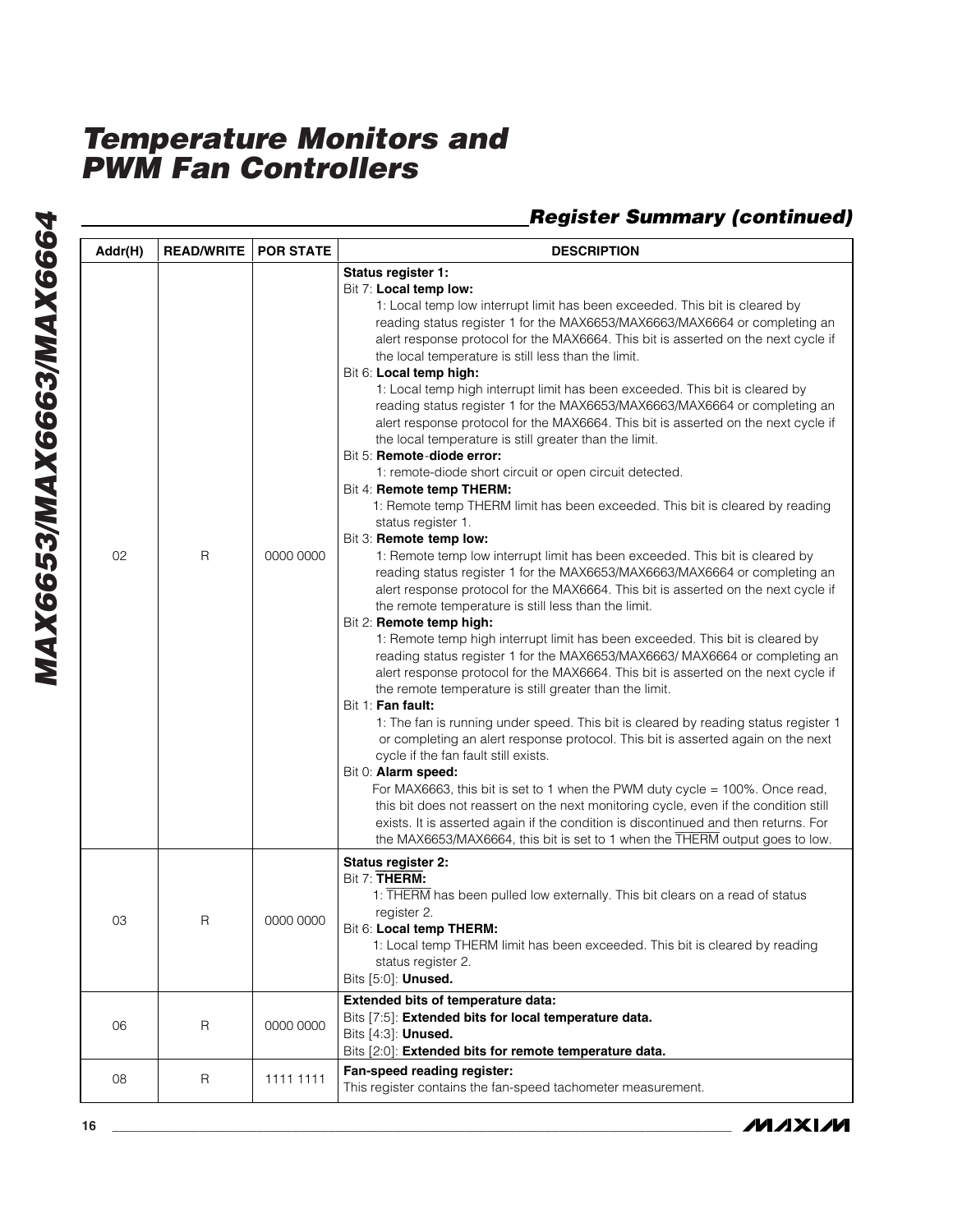| Addr(H)        | <b>READ/WRITE</b> | <b>POR STATE</b>              | <b>DESCRIPTION</b>                                                                                                                                                                                                                                                                                                                                                                                                            |
|----------------|-------------------|-------------------------------|-------------------------------------------------------------------------------------------------------------------------------------------------------------------------------------------------------------------------------------------------------------------------------------------------------------------------------------------------------------------------------------------------------------------------------|
| 0A             | R                 | 0001 1110<br>$(30^{\circ}C)$  | Local temperature data:<br>This register contains the 8 MSBs of the local temperature measurement.                                                                                                                                                                                                                                                                                                                            |
| 0B             | R                 | 0001 1110<br>$(30^{\circ}C)$  | Remote temperature data:<br>This register contains the 8 MSBs of the local temperature measurement.                                                                                                                                                                                                                                                                                                                           |
| 0D             | R/W               | 0000 0000                     | Local temperature offset:<br>Bit 7: Sign bit; when zero, the offset value in bits [3:0] is added to the measured local<br>temperature reading. When this bit is 1, the offset value in bits [3:0] is subtracted<br>from the local temperature reading.<br>Bits [6:4] Unused. This bits normally reads back zeros.<br>Bits [3:0] Offset value. This is added to or subtracted from the measured local<br>temperature reading.  |
| 0E             | R/W               | 0000 0000                     | Remote temperature offset:<br>Bit 7: Sign bit: When 0, the offset value in bits [3:0] is added to the measured remote<br>temperature reading. When this bit is 1, the offset value in bits [3:0] is subtracted<br>from the remote temperature reading.<br>Bits [6:4] Unused: These bits normally read back zeros.<br>Bits [3:0] Offset value: This is added to or subtracted from the measured remote<br>temperature reading. |
| 10             | R/W               | 1111 1111                     | Fan tachometer high-limit register:<br>Contains the limit of the fan-speed measurement. It detects a stalled fan if the<br>measured fan-speed data (reg_08h; proportional to fan period) is larger than the limit.                                                                                                                                                                                                            |
| 14             | R/W               | 0011 1100<br>$(60^{\circ}C)$  | Local temp high limit:<br>Contains the local high-temperature interrupt limit.                                                                                                                                                                                                                                                                                                                                                |
| 15             | R/W               | 0000 0000<br>$(0^{\circ}C)$   | Local temp low limit:<br>Contains the local low-temperature interrupt limit.                                                                                                                                                                                                                                                                                                                                                  |
| 16             | R/W               | 0100 0110<br>$(70^{\circ}C)$  | <b>Local temp THERM limit:</b><br>Contains the local high-temperature limit for the THERM output. Default is +70°C for<br>the MAX6663/MAX6664; CRIT0 and CRIT1 determine the default value for the<br>MAX6653 (see Table 1).                                                                                                                                                                                                  |
| 18             | R/W               | 0101 0000<br>$(80^{\circ}C)$  | Remote temp high limit:<br>Contains the remote high-temperature interrupt limit.                                                                                                                                                                                                                                                                                                                                              |
| 19             | R/W               | 0000 0000<br>$(0^{\circ}C)$   | Remote temp low limit:<br>Contains the remote low-temperature interrupt limit.                                                                                                                                                                                                                                                                                                                                                |
| 1A             | R/W               | 01100100<br>$(100^{\circ}C)$  | <b>Remote temp THERM limit:</b><br>Contains the remote high-temperature limit for the THERM output. Default is +100°C<br>for the MAX6663/MAX6664; CRIT0 and CRIT1 determine the default value for the<br>MAX6653 (see Table 1).                                                                                                                                                                                               |
| 1B             | R/W               | 0101 1111<br>$(95^{\circ}C)$  | Local temp shutdown limit:<br>Contains the local high-temperature limit for the SDL output. CRIT0 and CRIT1<br>determine the default value for the MAX6653 (see Table 1).                                                                                                                                                                                                                                                     |
| 1 <sup>C</sup> | R/W               | 0111 1101<br>$(125^{\circ}C)$ | Remote temp shutdown limit:<br>Contains the remote high-temperature limit for the SDR output. CRIT0 and CRIT1<br>determine the default value for the MAX6653 (see Table 1).                                                                                                                                                                                                                                                   |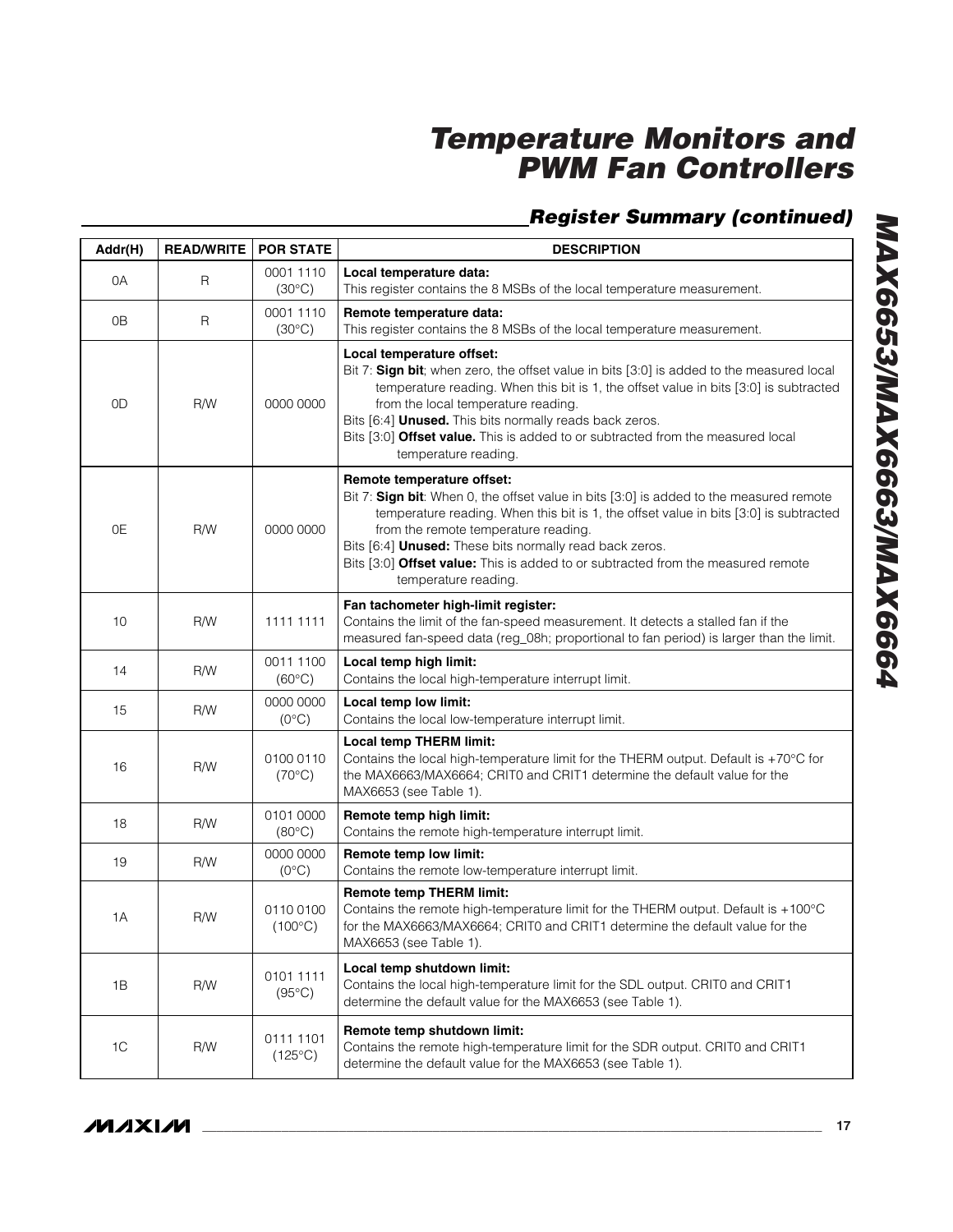| Addr(H) | <b>READ/WRITE</b> | <b>POR STATE</b>                                       | <b>DESCRIPTION</b>                                                                                                                                                                                                                                                                                                                                                                                                                                                                                                                                                                                                                                                                                                                           |
|---------|-------------------|--------------------------------------------------------|----------------------------------------------------------------------------------------------------------------------------------------------------------------------------------------------------------------------------------------------------------------------------------------------------------------------------------------------------------------------------------------------------------------------------------------------------------------------------------------------------------------------------------------------------------------------------------------------------------------------------------------------------------------------------------------------------------------------------------------------|
| 20      | R/W               | 0101 1101                                              | Fan characteristics register:<br>Bits [7:6]: N factor:<br>These bits contain the N factor for the fan-speed range:<br>$00 = 1$ (fail speed = 2647RPM)<br>$01 = 2$ (fail speed = 1324RPM) (default)<br>$10 = 4$ (fail speed = 662RPM)<br>$11 = 8$ (fail speed = 331RPM)<br>Bits [5:3]: PWM frequency:<br>These bits contain the nominal PWM output frequency:<br>$000 = 11.7 Hz$<br>$001 = 15.6$ Hz<br>$010 = 23.4$ Hz<br>$011 = 31.25$ Hz (default)<br>$100 = 37.5$ Hz<br>$101 = 46.9$ Hz<br>$110 = 62.5$ Hz<br>$111 = 93.5$ Hz<br>Bits [2:0]: Spin-up:<br>These bits contain the fan spin-up time:<br>$000 = 200$ ms<br>$001 = 400$ ms<br>$010 = 600$ ms<br>$011 = 800ms$<br>$100 = 1s$<br>$101 = 2s$ (default)<br>$110 = 4s$<br>$111 = 8s$ |
| 22      | R/W               | MAX6653/<br>MAX6664<br>01010101<br>MAX6663<br>01011111 | Fan-speed configuration register:<br>Bits [7:4]: <b>Unused.</b><br>Bits [3:0]: PWM duty cycle: These bits contain the PWM duty cycle for the PWM duty<br>cycle fan-control mode. They also contain the minimum duty cycle that is<br>applied to the fan:<br>$0000 = 0\%$ output<br>$0001 = 7%$ output<br>$0010 = 14%$ output<br>$0011 = 20\%$ output<br>$0100 = 27%$ output<br>$0101 = 33\%$ output (default)<br>$0110 = 40\%$ output<br>$0111 = 47%$ output<br>$1000 = 53%$ output<br>$1001 = 60\%$ output<br>$1010 = 67%$ output<br>$1011 = 73%$ output<br>$1100 = 80\%$ output<br>$1101 = 87%$ output<br>$1110 = 93%$ output<br>1111 = 100% output                                                                                        |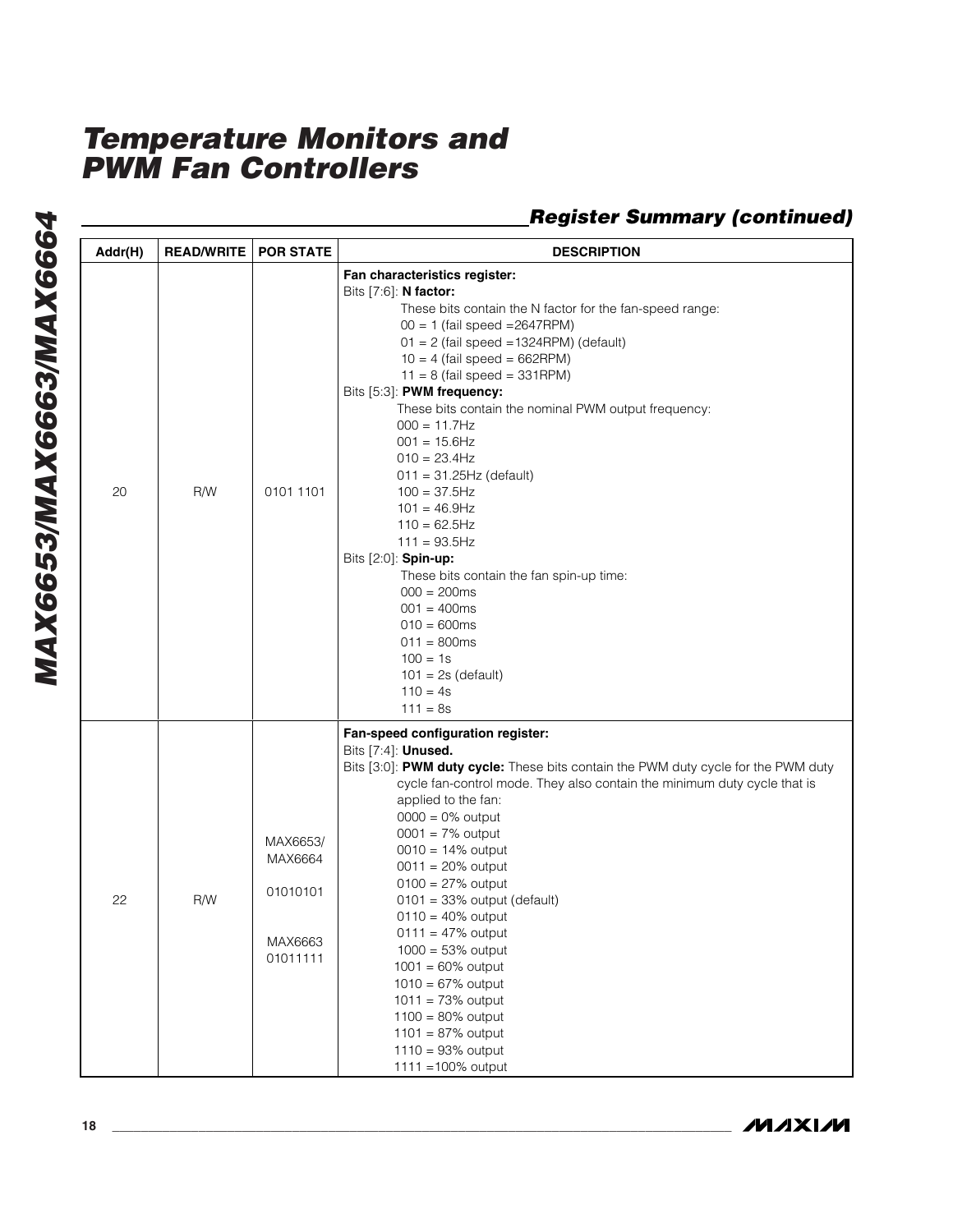| Addr(H) | <b>READ/WRITE</b> | <b>POR STATE</b> | <b>DESCRIPTION</b>                                                                                                                                                                                                                                                                                                                                                                                                                                                                                                                                                                                                                                                                                                                                                        |
|---------|-------------------|------------------|---------------------------------------------------------------------------------------------------------------------------------------------------------------------------------------------------------------------------------------------------------------------------------------------------------------------------------------------------------------------------------------------------------------------------------------------------------------------------------------------------------------------------------------------------------------------------------------------------------------------------------------------------------------------------------------------------------------------------------------------------------------------------|
| 23      | R/W               | 0101 1101        | Fan filter register:<br>Bit 7: Fan spin-up disable:<br>0: Spin-up enabled; 1: spin-up disabled.<br>Bits [6:5]: Fan ramp rate: These bits set the amount the PWM duty cycle can change<br>on each monitoring cycle:<br>$00 = 1(0.416%)$<br>$01 = 2(0.833%)$<br>$10 = 4 (1.667%)$ (default)<br>$11 = 8(3.333\%)$<br>Bits [4:2]: Temperature measurement rate (see Table 5).<br>Bit 1: Unused.<br>Bit 0: Fan filter enable. Setting the bit to 1 enables the fan filter function.                                                                                                                                                                                                                                                                                            |
| 24      | R/W               | 0100 0001        | Local temp T <sub>MIN</sub> / T <sub>RANGE</sub> register:<br>Bits [7:3]: Local T <sub>MIN</sub> : Contains the temp threshold for the automatic fan-speed control<br>mode. When the local temperature exceeds this value, the PWM output<br>becomes active:<br>$00000 = 0^{\circ}C$<br>$00001 = +4$ <sup>o</sup> C<br>$01000 = +32^{\circ}C$ (default)<br>$11110 = +120^{\circ}$ C<br>$11111 = +124^{\circ}$ C<br>Bits [2:0]: Local TRANGE: Contains the local temperature range for automatic fan-<br>speed control mode. When the temperature reaches TMIN + TRANGE, the<br>PWM duty cycle reaches 100%:<br>$000 = +5^{\circ}C$<br>$001 = +10^{\circ}C$ (default)<br>$010 = +20^{\circ}C$<br>$011 = +40^{\circ}C$<br>$100 = +80^{\circ}$ C                             |
| 25      | R/W               | 0110 0001        | Remote temp TMIN/TRANGE register:<br>Bits [7:3]: <b>Remote T<sub>MIN</sub>.</b> Contains the temp threshold for the automatic fan-speed<br>control mode. When the remote temperature exceeds this value, the PWM<br>output becomes active.:<br>$00000 = 0^{\circ}C$<br>$00001 = +4$ <sup>o</sup> C<br>$01100 = +48^{\circ}$ C (default)<br>$11110 = +120^{\circ}$ C<br>$1111 = +124^{\circ}C$<br>Bits [2:0]: <b>Remote T<sub>RANGE</sub>:</b> Contains the remote temperature range for automatic fan-<br>speed control mode. When the temperature reaches T <sub>MIN</sub> + T <sub>RANGE</sub> , the<br>PWM duty cycle reaches 100%:<br>$000 = +5^{\circ}C$<br>$001 = +10^{\circ}$ C (default)<br>$010 = +20^{\circ}C$<br>$011 = +40^{\circ}C$<br>$100 = +80^{\circ}$ C |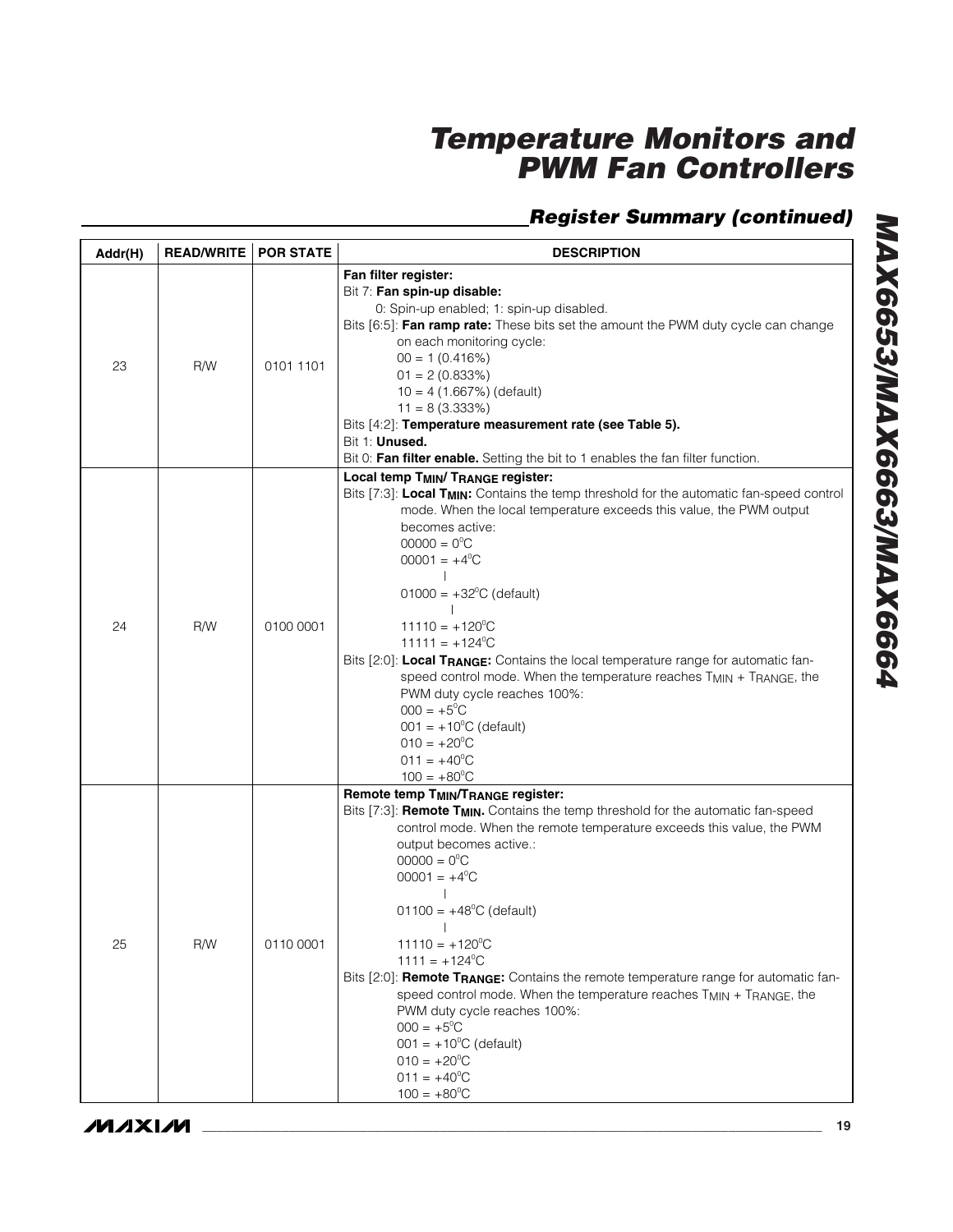#### Addr(H) READ/WRITE POR STATE **DESCRIPTION** 3D R 0011 1000 **Device ID** 3E R 0100 1101 **Manufacturer ID** 3F R/W 1000 0000 **THERM behavior/revision:** Bit [7]: **THERM behavior:** 1: enable THERM as an output. 0: disable THERM as an output. Bits [3:0] **revision number.** \*For MAX6663 bit 7 has to be 1 all the time.

#### *Twisted-Pair and Shielded Cables*

Use a twisted-pair cable to connect the remote sensor for remote-sensor distances longer than 8in, or in very noisy environments. Twisted-pair cable lengths can be between 6ft and 12ft before noise introduces excessive errors. For longer distances, the best solution is a shielded twisted pair like that used for audio microphones. For example, Belden 8451 works well for distances up to 100ft in a noisy environment. At the device, connect the twisted pair to DXP and DXN and the shield to GND. Leave the shield unconnected at the remote sensor. For very long cable runs, the cable ' s parasitic capacitance often provides noise filtering, so the 2200pF capacitor can often be removed or reduced in value.

Cable resistance also affects remote-sensor accuracy. For every 1 $\Omega$  of series resistance, the error is approximately 0.5°C.

#### *PC Board Layout Checklist*

- Place the MAX6653/MAX6663/MAX6664 close to the remote-sense junction.
- Keep traces away from high voltages (+12V bus).
- Keep traces away from fast data buses and CRTs.
- Use recommended trace widths and spacings.
- Place a ground plane under the traces.
- Use guard traces flanking DXP and DXN and connecting to GND.
- Place the noise filter and the  $0.1 \mu$ F V<sub>CC</sub> bypass capacitors close to the MAX6653/MAX6663/ MAX6664.

#### **Table 16. Remote-Sensor Transistor Manufacturers**

| <b>MANUFACTURER</b>         | <b>MODEL NO.</b>  |
|-----------------------------|-------------------|
| Central Semiconductor (USA) | <b>CMPT3904</b>   |
| Rohm Semiconductor (USA)    | SST3904           |
| Samsung (Korea)             | <b>KST3904-TF</b> |
| Siemens (Germany)           | <b>SMBT3904</b>   |
| Zetex (England)             | FMMT3904CT-ND     |

*Register Summary (continued)*

*Note: Discrete transistors must be diode connected (base shorted to collector).*

#### *Remote Diode Considerations*

The accuracy of the remote temperature measurements depends on the ideality factor (n) of the remote "diode " (actually a transistor). The MAX6653/MAX6663/ MAX6664 are optimized for  $n = 1.008$ , which is the typical value for the Intel Pentium III. A thermal diode on the substrate of an IC is normally a PNP with its collector grounded. DXP should be connected to the anode (emitter) and DXN should be connected to the cathode (base) of this PNP.

When the remote-sensing diode is a discrete transistor, its collector and base should be connected together. Table 16 lists examples of discrete transistors that are appropriate for use with the MAX6653/MAX6663/ MAX6664.

The transistor must be a small-signal type with a relatively high forward voltage; otherwise, the A/D input voltage range can be violated. The forward voltage at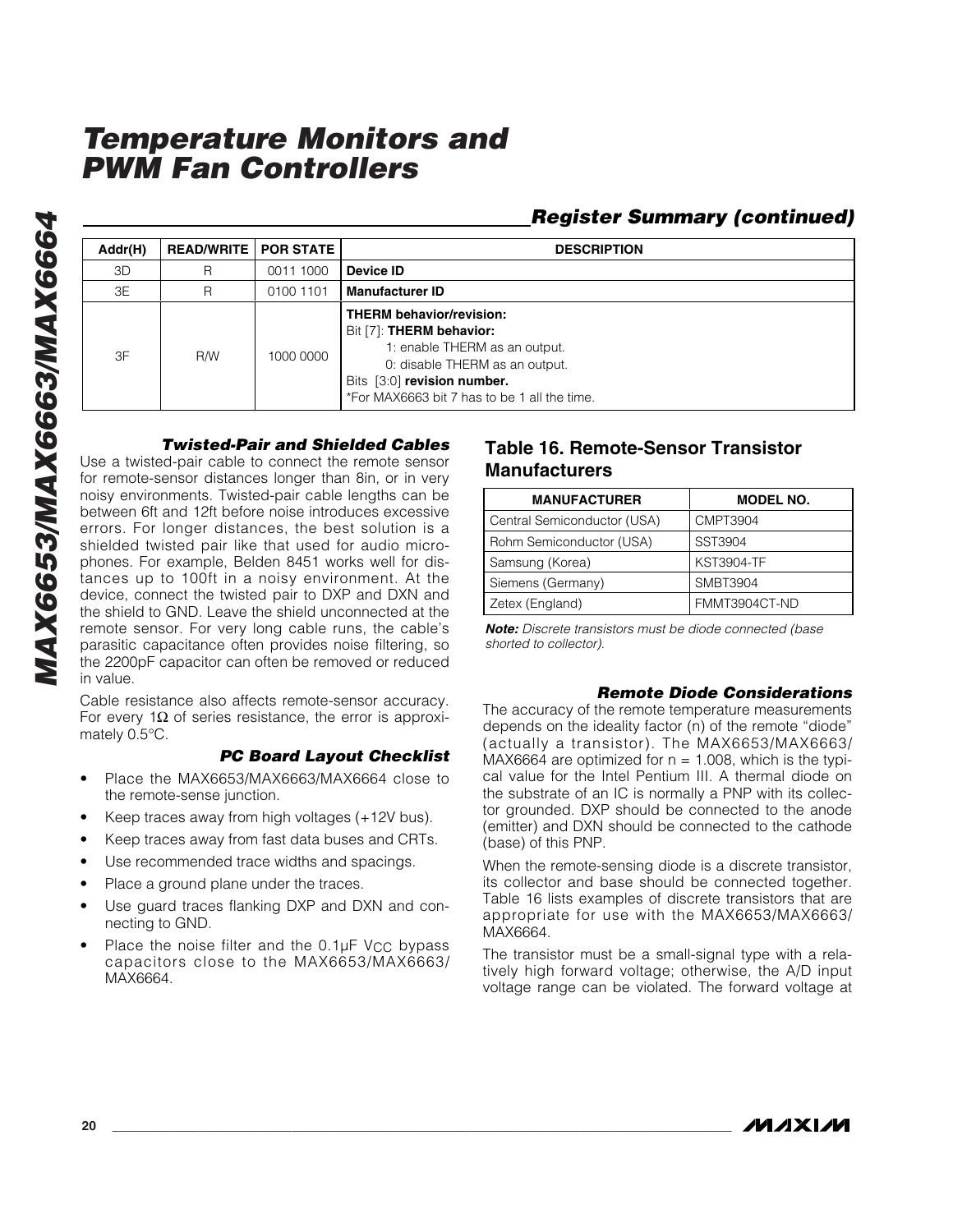the highest expected temperature must be greater than 0.25V at 10µA, and at the lowest expected temperature, the forward voltage must be less than 0.95V at 100µA. Large power transistors must not be used. Also, ensure that the base resistance is less than 100 $\Omega$ . Tight specifications for forward current gain (50 < ß <150, for example) indicate that the manufacturer has good process controls and that the devices have consistent V<sub>BF</sub> characteristics.

Manufacturers of discrete transistors do not normally specify or guarantee ideality factor. This is normally not a problem since good-quality discrete transistors tend to have ideality factors that fall within a relatively narrow range. We have observed variations in remote temperature readings of less than  $\pm 2^{\circ}$ C with a variety of discrete transistors. Still, it is sound design practice to verify good consistency of temperature readings with several discrete transistors from any manufacturer under consideration.



### *Typical Operating Circuits*

*MAX6653/MAX6663/MAX6664*

MAX6653/MAX6663/MAX6664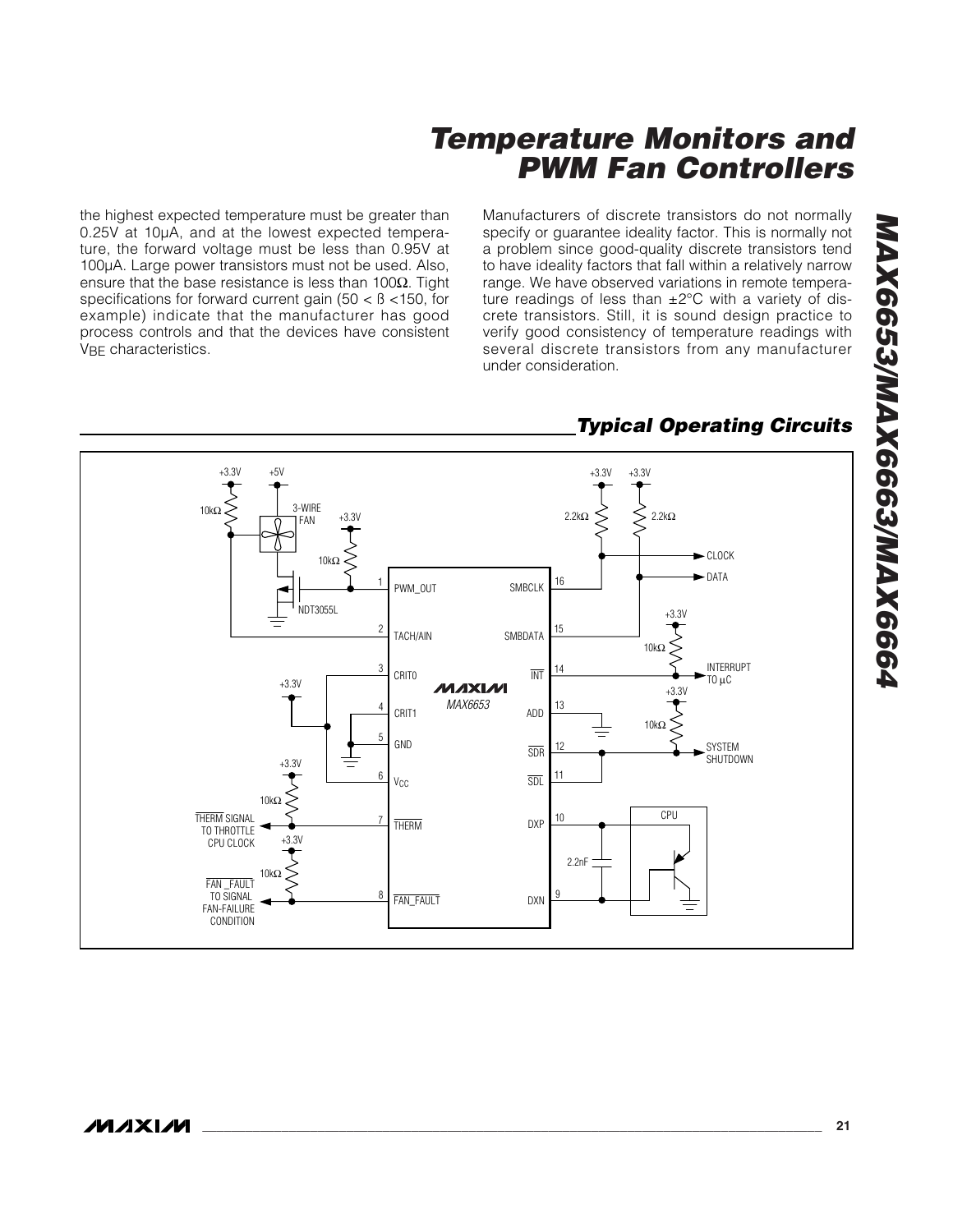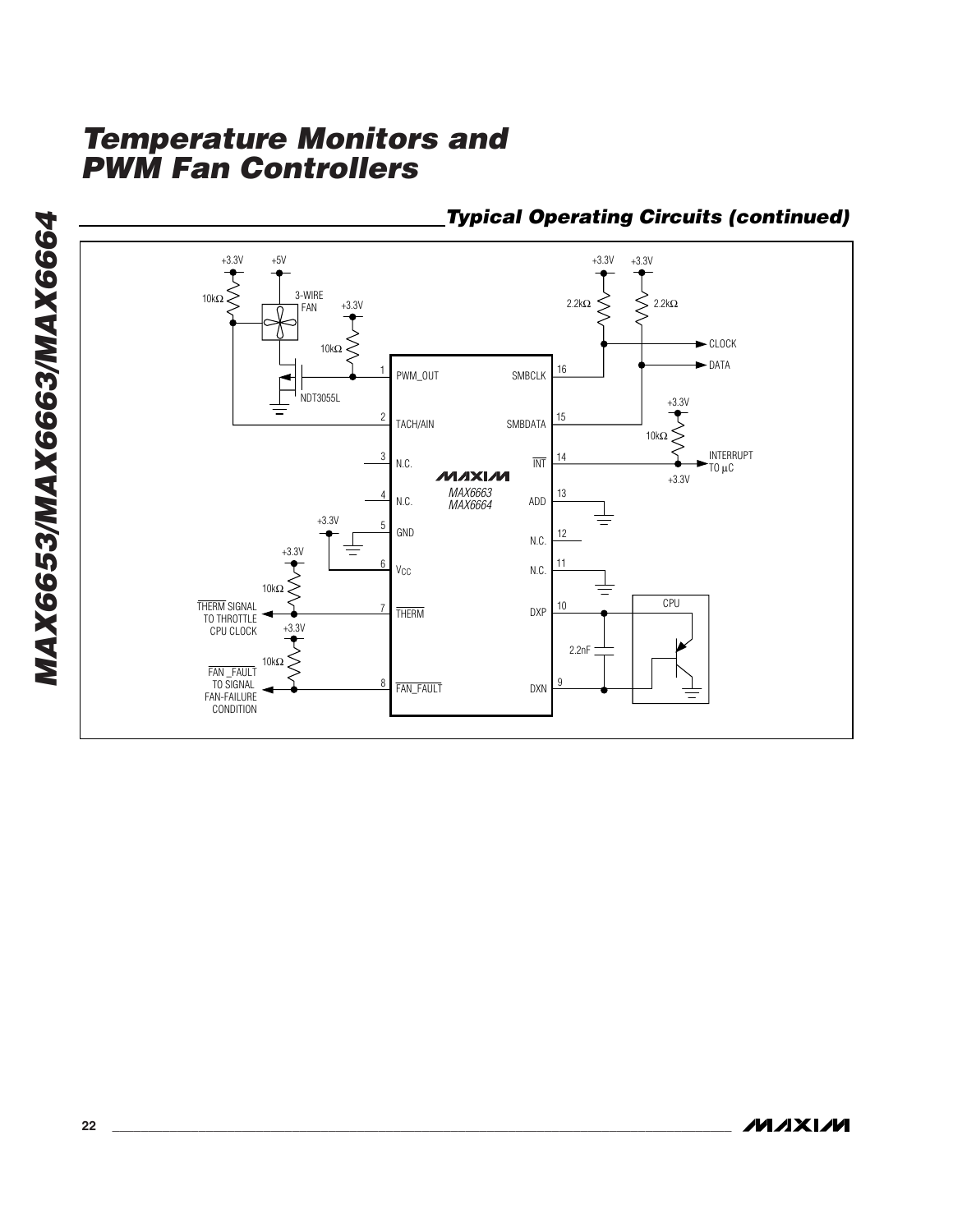### *Functional Diagram*



**Pin Configurations (continued) Chip Information** 



TRANSISTOR COUNT: 27,074 PROCESS: BiCMOS